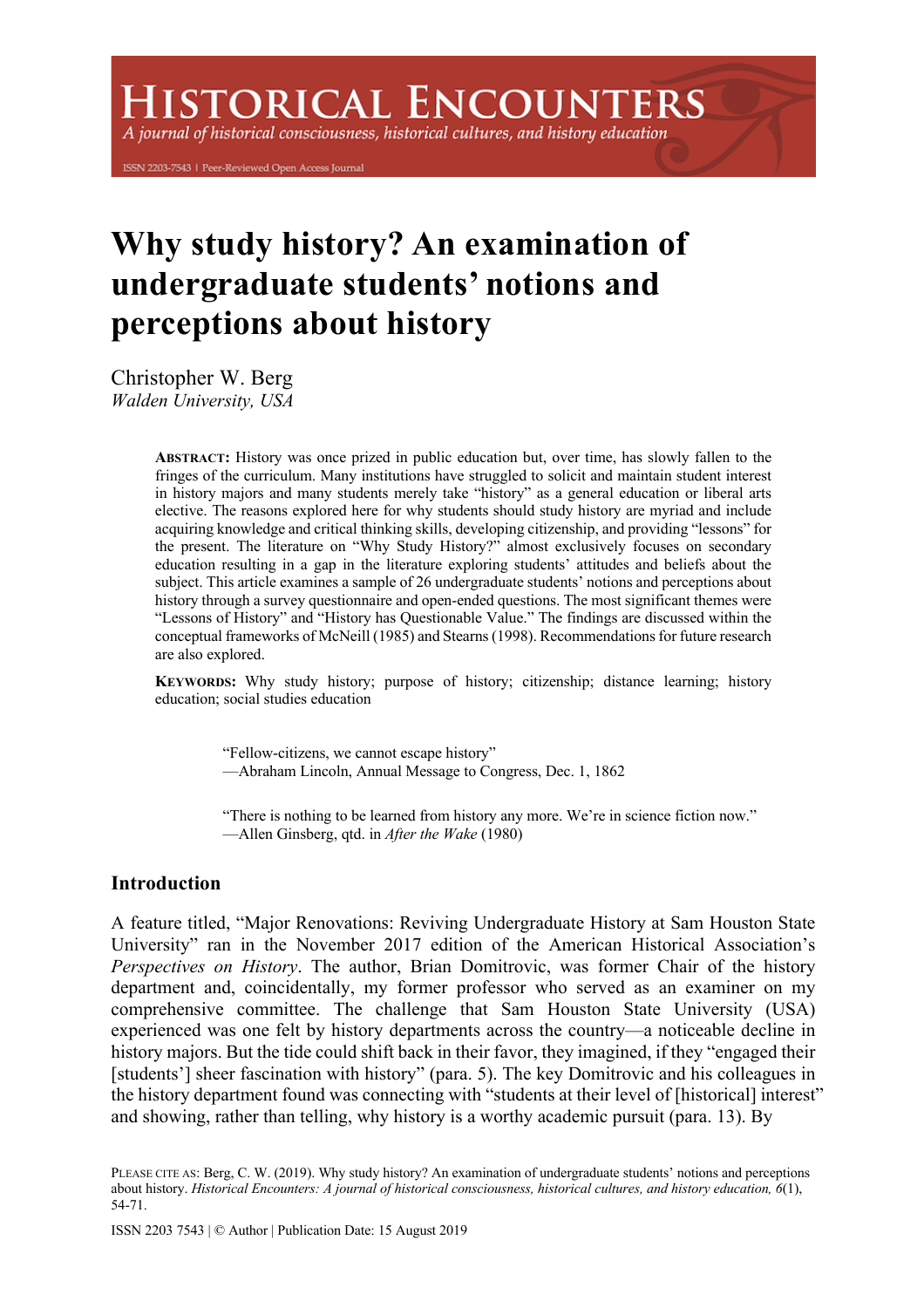opening lines of communication and dialogue through public outreach, redefining history education, and recalibrating the department to align with evolving student interests and needs led to increased enrollment figures. "It's a great time to be involved in a history department," Domitrovic observed, "because there is a beautiful problem to solve: how to restore history to its rightful, sturdy position among majors at our many institutions of higher learning" (para. 15).

Concern about one institution's enrollment figures is, in and of itself, unremarkable, but, in the above case, it is symptomatic of a larger problem—what value does history hold for twentyfirst-century students? This question—why study history?—is not new nor is it unique to the United States. The study of history can be contentious and controversial, and, in a postmodern age, historical matters are of the greatest importance as they infiltrate every nook and cranny of public and private life (Evans, 2009; MacIntyre, Clark, & Mason, 2004; Taylor & Guyver, 2012). History matters but it is our duty and obligation to make the merits and virtues of historical study accessible to students today. The problem is that history has slowly moved to the periphery of the curriculum and, in many cases, is no longer a general education college requirement. In some cases, history is listed as an elective and, often, a course in history is not required for a college degree (Anderson, 2016; Belkin, 2014; Markowicz, 2017). This trend is alarming because, as Sam Wineburg argued in *Why Learn History? (When it's Already on Your Phone*) (2018), critical thinking is conspicuously absent "in our Google-drenched society" where information is passively accepted with a click rather than investigated or questioned (p. 3). The purpose of this article is to consider the scholarship on "why study history?" and explore the beliefs and notions of a sample of undergraduate history students in light of the literature.

The research questions that guided this study were:

Q1: What learning outcomes or skills do students value in a historical education?

Q2: How does studying history facilitate effective citizenship?

# **Conceptual framework**

The American Historical Association (AHA) commissioned two recognized historians to ponder and reflect on why history is a viable course of study and a useful apparatus for the public good. So profound and timely were their explorations on the subject that they have been archived on the AHA's website and are readily accessible through a general Google search. William McNeill's (1985) and Peter Stearns' (1998) frameworks illustrate two complementary perspectives. There is some overlap in how each historian categorizes their choices in each respective framework, e.g., "collective identity" and "provides identity," and "historical understanding" and "moral understanding," but, there are subtle differences in phrasing leading to different emphases (micro- versus macro-historical scales, for example) and, potentially, different conclusions and interpretations. Taken together, these frameworks provide a wellrounded lens for analyzing and understanding scholars' and students' justifications and rationales for studying history. Table 1 provides a side-by-side comparison of both frameworks.

# **Literature review**

The documentation used in this review was retrieved from specific searches of JSTOR, SAGE, and Taylor & Francis databases as they house journals dedicated to history and social studies education. Several articles were accessed via Inter-Library Loan. A general Google search was conducted for any open access articles that might be available but, unfortunately, none were located. Descriptors and key phrases used in database searches included "why study history," "purpose of history," "why history," and "study history." Two seminal texts that have become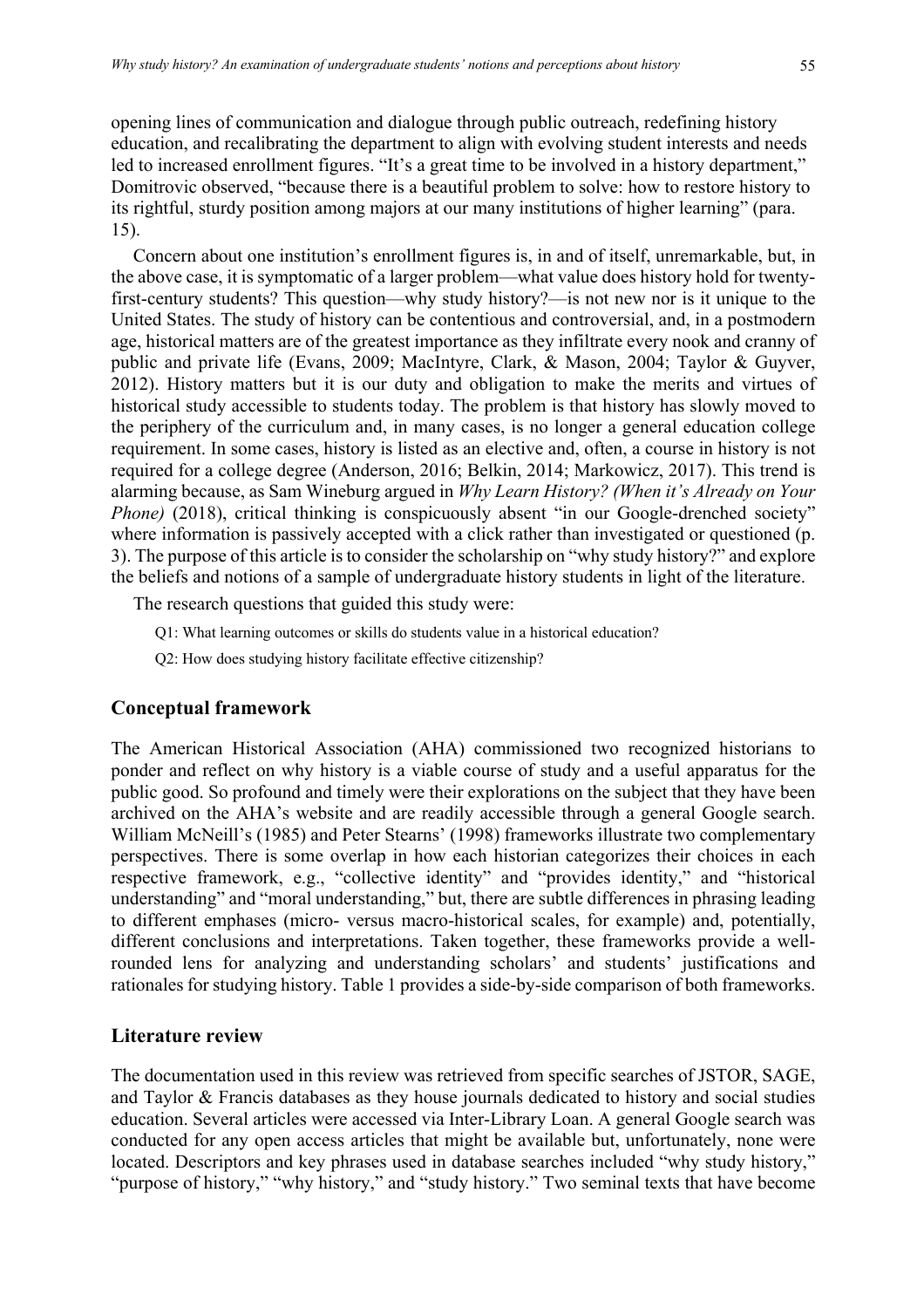classics in the philosophy of history are R. G. Collingwood's *The Idea of History* (1946) and E. H. Carr's *What is History?* (1961). A discussion on the methods, purpose, and rationales for studying history would be incomplete without their consideration.

| McNeill (1985)                                                       | Stearns (1998)                                                                        |
|----------------------------------------------------------------------|---------------------------------------------------------------------------------------|
| 1. Collective memory<br>2. Historical knowledge and<br>understanding | 1. Understand people/societies<br>importance in our own lives<br>History is beautiful |
| 3. Level I: Personal-local                                           | Storytelling                                                                          |
| 4. Level II: National History                                        | Reconstruct the past                                                                  |
| 5. Level III: Global                                                 | 2. Moral understanding                                                                |
| Practical wisdom                                                     | 3. Provides identity                                                                  |
| History for its own sake                                             | 4. Essential for good citizenship                                                     |
| Novice to Expert                                                     | 5. Skill acquisition                                                                  |
|                                                                      | Assess evidence                                                                       |
|                                                                      | Assess conflicting<br>interpretations                                                 |
|                                                                      | Experience in assessing past<br>examples of change                                    |
|                                                                      | 6. Transferable skills                                                                |

Table 1. McNeill-Stearns Framework

# **The American context: History, the Social Studies, and the politicization of history**

Within the American context, the literature on why one should study history can be traced back to the 1930s, often, following national crises, such as the post-Depression, World War II, and the Vietnam War (Berg & Christou, 2017). The literature, especially from the mid- and latetwentieth century, reveals that much of the debate concerned justifying the study of history against its nemesis, the social studies, and reaffirming history's preeminence in the publicschool curriculum (Berg & Christou, 2017; Evans, 2006; 2009; Kreider, 1937). The debate between history and the social studies has spilled over into the political arena and the court of public opinion. History's purpose and substance is no longer a purely academic question relating to classroom studies; rather, a firm understanding of history is deemed essential in deciphering political discourse on the misappropriation of history by private interests, redefining what history is for political purposes, and the threat they pose to public education (Loewen, 2007; 2009; Wineburg, 2018).

Textbook controversies accompanied the History Wars in the United States since the infamous Rugg controversy in the 1930s (Evans, 2006). History textbooks have garnered more critical attention in recent years (Lee, 2013; Loewen, 2009; Martell & Hashimoto, 2012; Pearcy, 2011). Two influential studies, Anyon's *Ideology and United States History Textbooks* (1979) and Apple's *Official Knowledge: Democratic Education in a Conservative Age* (1993), revealed the ideological framing and influence of American history textbooks. Several significant studies followed Anyon's and Apple's lead and found the inescapable influence of ideology (Neumann, 2012; Roberts, 2014), political propaganda (Lachmann & Mitchell, 2014), and corporate influence (Neumann, 2014) has continued unabated in the content of history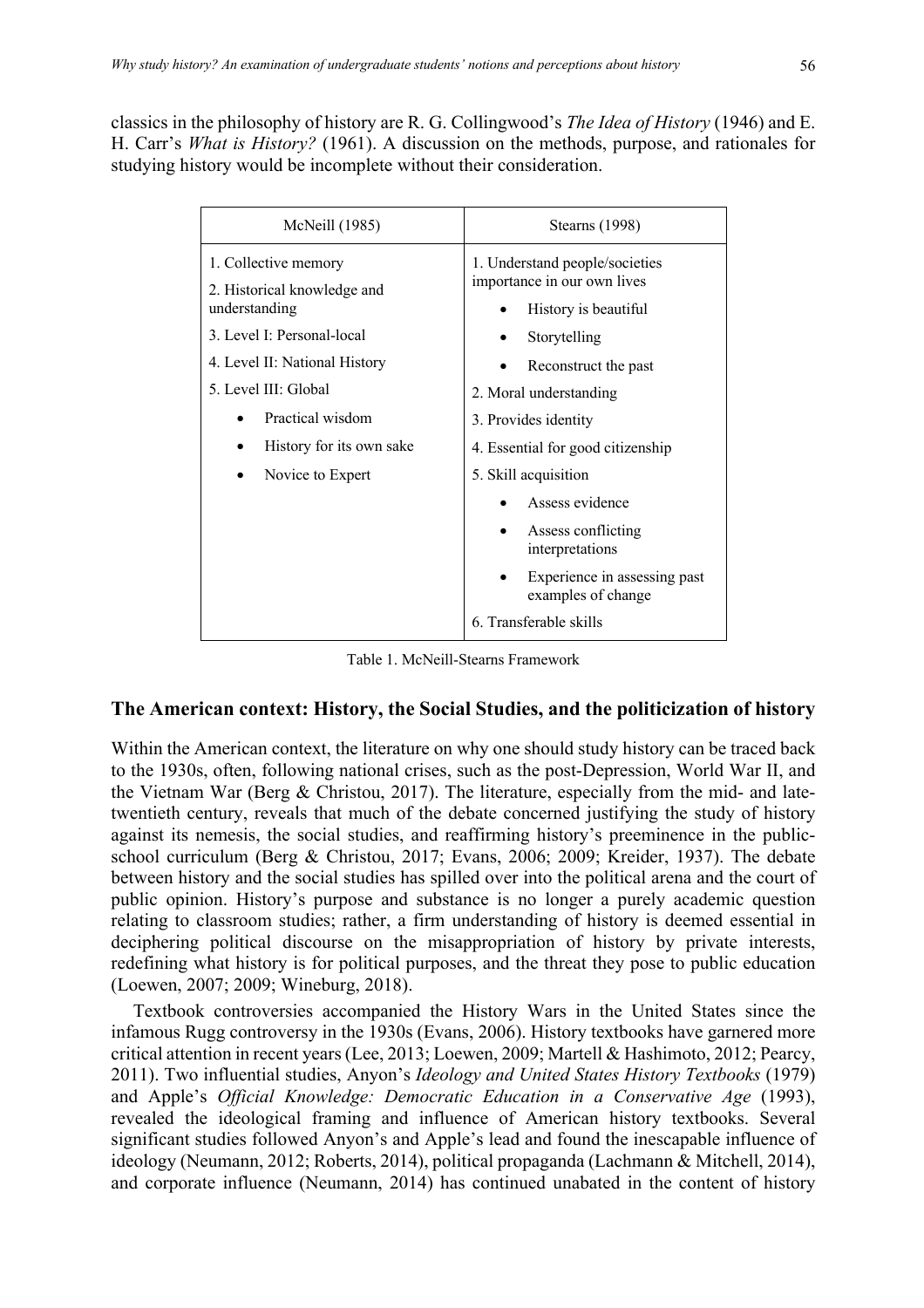textbooks. Some critics have called for the removal of textbooks from the history curriculum. The language used in the titles of two of Loewen's popular books - *Lies my Teacher Told Me: Everything Your American History Textbook got Wrong* (2007), and *Teaching What Really Happened: How to Avoid the Tyranny of Textbooks and Get Students Excited about Doing History Again* (2009) - are an overt attempt to politicize the flawed content of history textbooks and create a grassroots movement for their removal.

In recent years, organizations such as the American Historical Association (AHA) have made a concerted effort to address the importance and value of history as a school subject and in practical life (McNeill, 1985; Stearns, 1998). Because the debate has taken on a significant political dimension, understanding the purpose of history as a school subject and as a means for living a good life have become more important. "Strange that an activity [history] receiving such broad recognition as being fundamental should need such constant buttressing!" (Nicoll, 1969, p. 193). In recent years, educational governing bodies began recognizing the significance of primary sources in history and social studies education by establishing historical thinking benchmarks (NCSS, 2013) and Common Core literacy standards (National Governors Association Center for Best Practices, Council of Chief State School Officers, 2010) directly tied to exploring historical documents.

# **Virtues of historical study**

Scholars have written widely on the various attributes and factors they feel make history a worthy subject of study as well as hindrances to untapping history's potential. One reason most scholars agree on is the importance of history for promoting citizenship (Bentley, 2007; Fumat, 1997; McCully, 1978; Stricker, 1992). Cultivating and promoting an ethical and moral system, whether as an individual or a corporate member of society, is another reason to study history (Bentley, 2007; Andress; 1997; Kreider, 1937). The study of history as a means for providing relevance in the present was noted in much of the literature (Carr, 1961; Gray, 2005; Nicoll, 1969; Teaford, 1971) as was history's ability to teach students lessons (Durant, 2014; Glassie, 1992; Stricker, 1994) or analogies to "illuminate the present and guide the future" (Andress, 1997, p. 312).

History is an effective mechanism for promoting personal and collective/national identity (Bohnstedt, 1971; Low, 1948; Hunt, 2011; McCully; 1978). Collingwood (1946) observed that "history is 'for' human self-knowledge" (p. 10) and cultivating and nurturing good judgment, understanding, and wisdom are a natural outcome of studying the past (Bentley, 2007; Kreider, 1937; Sloan, 1993). The revelatory outcome Collingwood noted requires an "imaginative understanding," as Carr (1961) described it, of the historical past (p. 20). "History cannot be written," Carr concludes, "unless the historian can achieve some kind of contact with the mind of those about whom he is writing" (p. 21). The study of the past should help us to live better in the present and prepare for the future: "The function of the historian [or student of history] is…to master and understand it [history] as the key to the understanding of the present" (p. 29). The pinnacle of historical inquiry is "when [our] vision of the past is illuminated by insights into the problems of the present" (Carr, 1961, p. 44).

What is more, a student's creative center—their imagination—is exercised as they engage in historical study (Carr, 1961; Collingwood, 1946; Low, 1948; McCully, 1978; Teaford, 1971). As the medievalist Norman Cantor (1967) observed, "history is worth studying because it is a creative act" that "demands…the exercise of a creative imagination" (p. 3). The study of history is also fun, providing a sophisticated venue for entertainment (Glassie, 1992; Kreider, 1937; Teaford, 1971). And, as many scholars argued, history is worthy of study for its own sake (Bohnstedt, 1971; Gray, 2005; Sloan, 1993).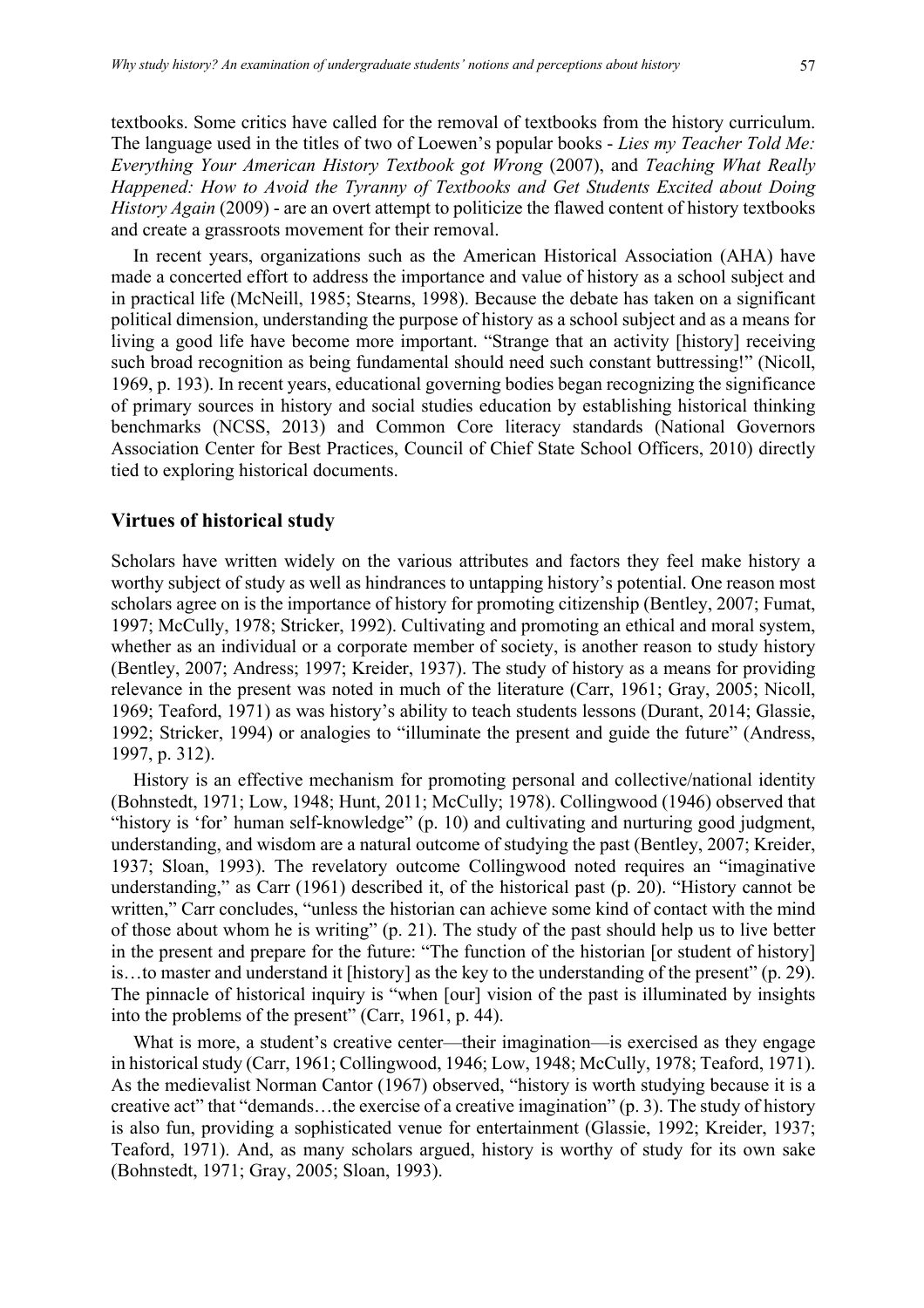#### **Barriers to history**

Teaching methods and curricular choices have long been identified by many scholars as barriers to the study of history (Collingwood, 1946). While there are exemplars of good history teaching (Hunt, 2011), the literature suggests that history teaching is problematic (Berg & Christou, 2017). The emphasis upon rote memorization of dates and facts have led many to conclude that history has little practical value outside of test-taking (Durant, 2014; Nicoll, 1969). A secondary, but no less important, barrier is the history academy. Teaford (1971) recognized that today's students are tomorrow's leaders and failing to inspire and model the merits of historical study in meaningful ways only alienates an educated citizenry (Wineburg, 1991; 2018).

While historical organizations, such as the AHA, have heeded Teaford's ominous warning by establishing collaborative partnerships with teacher-training programs throughout the United States, and government-sponsored initiatives, such as the discontinued Teaching American History grant program providing professional development opportunities for K-12 teachers, we are in jeopardy of, once again, sliding into a position of complacency and indifference (Berg  $\&$ Christou, 2017; Ragland, 2015). This is especially the case in higher education where, as Nicoll (1969) observed, "the professor in the school of higher learning…has a significant place in the scheme" of promoting historical appreciation and literacy (p. 244).

According to Nicoll (1969), instructors and professors alike are "indispensable" (p. 244) as gatekeepers of historical knowledge, entrusted with unpacking the historical past in a way that resonates with today's student that, hopefully, extends beyond their time in the classroom (Fogo, 2015; Hong & Hamot, 2015; Levy, 2016). A third barrier is the Internet and its ubiquitous role in teaching and learning today (Wineburg, 2018). With information only a click away, students are confronted with an overwhelming amount of information but lack the critical thinking apparatus to distinguish credible from questionable sources. "The Internet…presents challenges so daunting," Wineburg (2018) argues, "that…it can spin trained historians in circles and make talented undergraduates look downright silly" (p. 175).

There is a gap in the literature looking at the higher education (post-secondary) setting and why students should study history. The majority of the studies examined in this review pertained to secondary education (grades 6-12) in the United States with only a few that considered the higher education context (college/university). Furthermore, while there were some studies that explored student perspectives from a secondary education perspective there are no studies that this author is aware of exploring higher education students' perspectives of why they should study history. In order to become effective history teachers and empower an educated citizenry to see the value of history in and outside of the classroom, we must understand the evolving needs of our audience.

#### **Methods**

A qualitative design was used to explore the experiences and perspectives of college students through an anonymous survey. Several questions of the survey collected background data on respondents. Building on the contextual data gleaned from respondents' background, the remaining questions explored student perceptions and understanding of the value of history in and outside of the classroom. Response data were analyzed and thematized using the McNeill-Stearns framework on "Why study history?" listed in Table 1. Survey data and open-ended questions were used to "provide meaningful additional detail to help make sense out of and interpret survey results" (Patton, 2014, p. 230). The questions used in the survey were fieldtested by five experts in the fields of history, history education, and social studies education.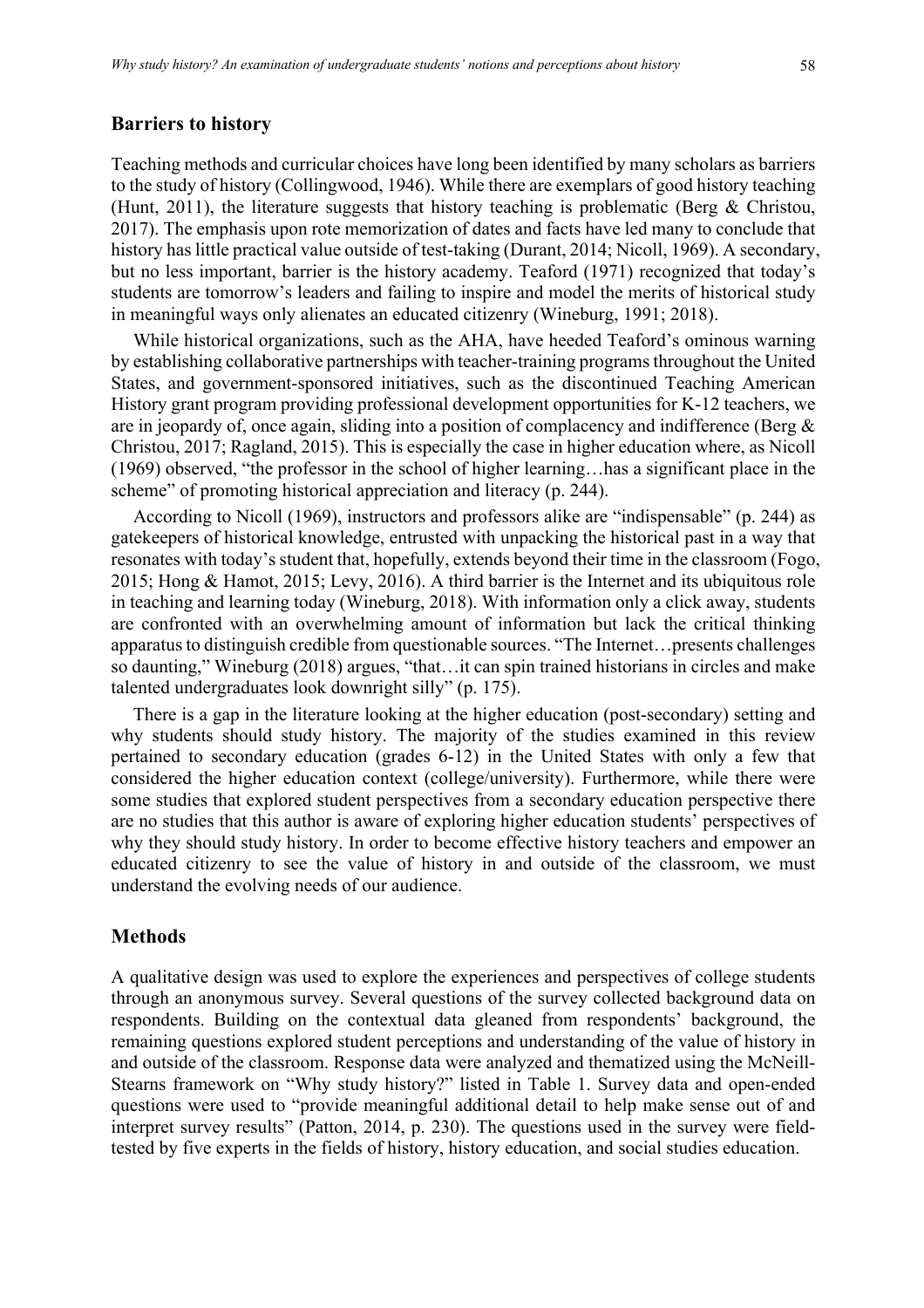The survey consisted of eleven questions. The first six questions (Q) of the survey requested background data on respondents, such as how many online courses have been taken, gender, age, traditional or non-traditional (adult) student, and current year in college. The last five were semi-structured, and open-ended:

Q7: What comes to mind when you think of "History?"

Q8: To what extent does knowing history play a role (e.g. as a frame of reference) in everyday life (when you watch the news, meet new people, encounter new experiences)? Likert scale response.

Q9: Why should we (i.e., human beings) study history? What benefit(s) do we gain, if any?

Q10: Does the study of "History" prepare you for citizenship? If so, how?

Q11: What value does the study of "History" hold for you: a) in your studies? Please explain.; b) in your personal life? Likert scale response. Please explain.

# **Setting and procedures**

Participants were drawn from two public state colleges in the southeastern United States. These institutions grant associate and bachelor's degrees and serve approximately 50,000 students onground and online. Institutional Review Board (IRB) approval was received from both institutions before students were recruited in July 2018. The IRB boards approved the recruitment letter used as a Canvas (the learning management system) course announcement and the form of an incentive to interested participants—ten bonus points applied to a discussion forum of their choosing.

The recruitment sites were chosen because of the diversity and representation of online students in the region as well as using my own classroom to conduct the surveys. The survey was administered using SurveyMonkey. The Canvas course announcement of the recruitment letter was posted in the following four online course sections in July 2018: one section of "U.S. history until 1865" and three sections of "History of World Civilizations, ca. 1815-Present" were sampled. These were all general survey courses and met the general education requirements from both institutions. The U.S. history survey had approximately 30 students enrolled whereas the rest had approximately 25 students for an approximate total of 80 initiallyregistered students with a 32.5% response rate. The survey was closed during mid-July 2018.

# **Findings and discussion**

For students to be considered for this study, they had to meet the following criteria: are 18 years of age or older, affirmed Informed Consent, and participated in at least one online course. When reviewing the data, one respondent's responses were duplicated and only the first series of responses were included in data analysis. All responses, aside from the duplication, were used as data in the analysis stage.

# *What comes to mind when you think of "History?"*

Student responses to this question were scattered. The most responses  $(n = 6)$  were themed as the "Distant/Remote Past." Responses ranged from "old times" to "the past." The themes of "Peoples/Cultures" (*n* = 3), "Great Man Theory" (*n* = 2), and "Miscellaneous" (*n* = 4) did not reveal any substantive content and were often generic or one-word responses, such as Student 1's "storytelling" and Student 16's "wars." The majority of students did not touch on factors discussed in the literature or reference concepts from McNeill's (1985) or Stearns' (1998) frameworks.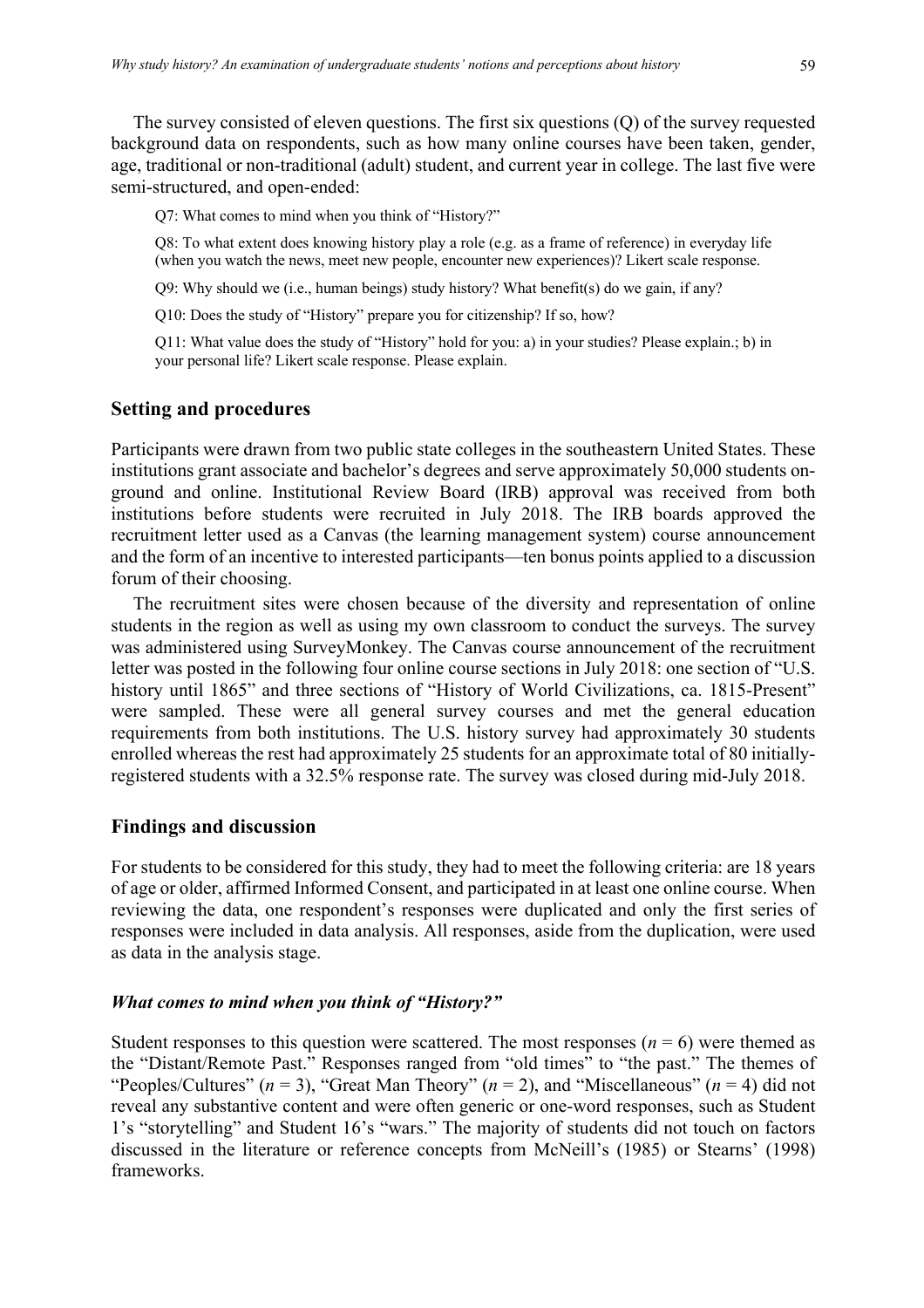#### *Traditional history*

One interesting, but minor, finding was the theme of "Traditional History"  $(n = 2)$  where Student 14 noted "long readings" and Student 15 commented "dates, people, events, knowledge" as representative of "history." Traditional history has been the source of considerable scholarly critique and debate and is often seen as a barrier to good history teaching (Berg & Christou, 2017; Martell, 2013; Schul, 2015; Virgin, 2014). Pulitzer-prize winning author Will Durant (2014) eloquently argued:

History as it is typically studied in schools—history as a dreary succession of dates and kings, of politics and wars, of the rise and fall of states—this kind of history is verily weariness of the flesh, stale and flat and unprofitable. No wonder so few students in school are drawn to it; no wonder so few of us learn any lessons from the past. (p. 156).

#### *Lessons of history*

Several students touched on "Lessons of History" (*n* = 3) as well as "Relevance" (*n* = 3) and "Historical Understanding"  $(n=3)$ . These three themes corroborate those found in the literature. Further, student responses tended to be more developed; for example, Student 3 said "Usually WWII is the first thing that comes to mind, but also just life in general from the past, and how much it's changed now." When some students thought about "history," they often thought about how history is a tool for learning from past experiences and/or mistakes and learning from them (Andress, 1997; Durant, 1968/2010; Glassie, 1994; Stricker, 1992). A few students observed that the purpose of the past is to inform the present (Carr, 1961; Gray, 2005; Nicoll, 1969). As Student 6 offered, "When I think of the word "History," I think of past events that affected my present-day life" or, as Student 8 shared, "things that make us who we are today." For these students, history's purpose is to help them better understand the world they live in and prepare for the future (Seixas & Morton, 2013; Sheehan, 2011). This finding aligns with a national online survey facilitated by the Historical Association (UK) which queried 544 teachers about a proposed revision of the national curriculum and a shared concern amongst many respondents was the relevance of material for students (Harris & Burn, 2016). Teachers are interested in making history accessible and students, as this present study illustrates, are interested in learning the means for appropriating history in relevant ways (Schul, 2015). A few responses hinted at historical understanding, but one student showed mature historical reasoning: when they thought of "History," they thought about "everything in the past that has contributed to the Earth and how it has evolved" (Student 9). Though each response themed as "Historical Understanding" varied in its language, each of the responses demonstrated a heightened sense of historical consciousness (Bentley, 2007; Carr, 1961; McNeill, 1985; Stearns, 1998).

Here, it is important to clarify certain terms that are commonplace in history education: historical thinking, historical understanding, and historical consciousness. Laville (2004) suggests that historical thinking "is a set of thought processes and attitudes, that taken together, recreate the intellectual apparatus of the historian" (p. 173). Historical understanding, meanwhile, is the process by which meaning and value are discovered and extracted from a given historical artefact and are contextualized within the larger historical narrative (Laville, 2004). The term "historical consciousness," however, has a "diversity of conceptual usages" that are influenced by academic traditions and national contexts (Körber, 2016, p. 442). Seixas (2006) could not "imagine a better definition" than the following: "the intersection among public memory, citizenship, and history education" (p. 15). A broader definition is provided by Wineburg (2007) and his colleagues who suggest historical consciousness is a result "of a complex interplay between home, community, school, and the historicizing forces of popular culture" (Wineburg, Mosberg, Porat, & Duncan, 2007, p. 44). We should seek to better understand these various strands of historical consciousness rather than try to oversimply them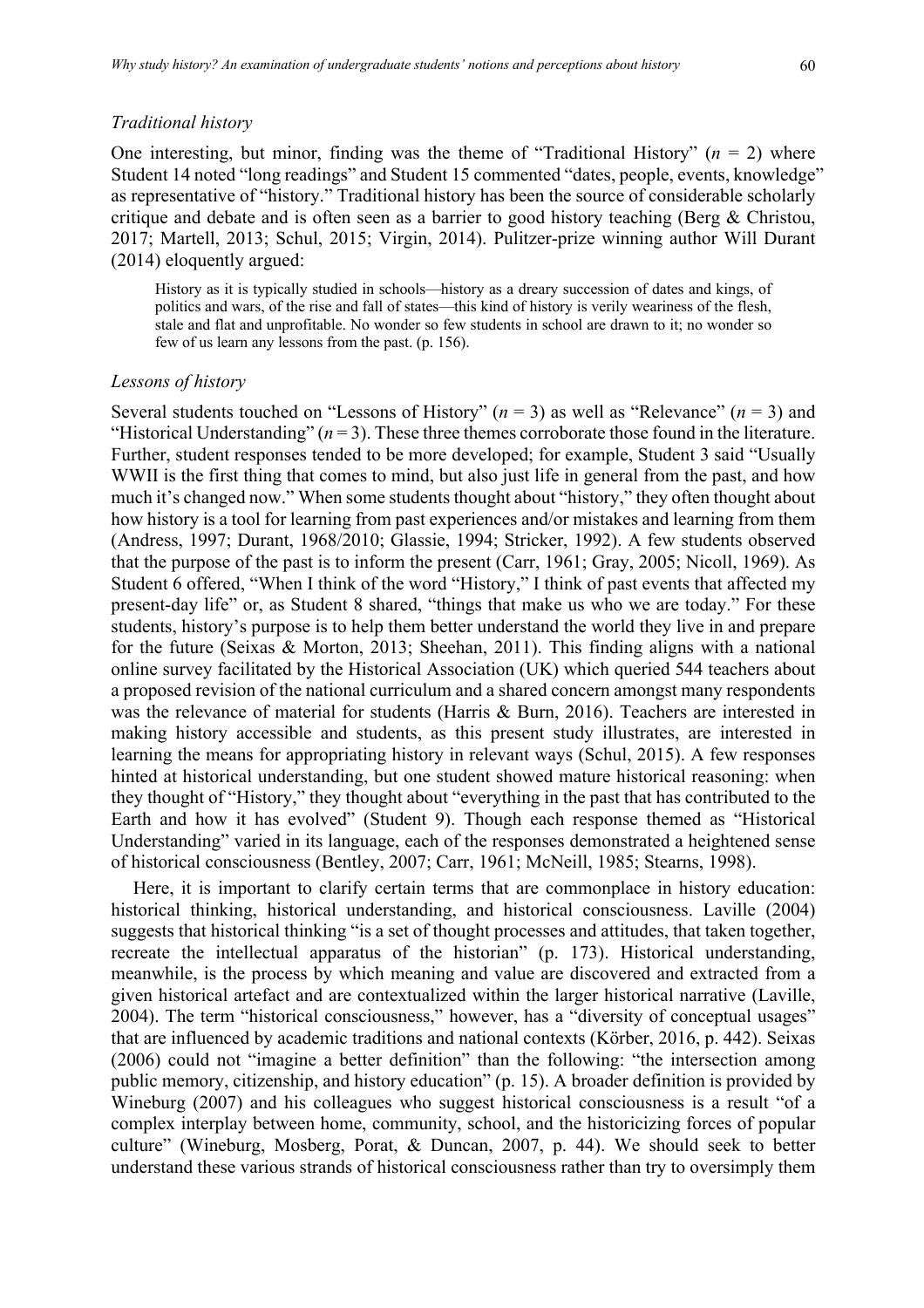in a quest to neatly define the concept in universal terms, according to Körber (2016). In North America, for example, historical consciousness diverges from its German counterpart:

Anglo-Saxon research and discussion about history teaching, however, is not based so strongly on a complex theoretical concept as the German historical consciousness, but is rather pragmatically focused on different aspects of student's own historical thinking and on the question of progression in historical learning. (Körber, 2016, p. 444).

What Körber (2016) is describing above is a concept articulated by Wineburg (2001) in *Historical Thinking and Other Unnatural Acts: Charting the Future of Teaching the Past*, as "mature historical thought" (p. 5), "mature historical understanding" (p. 7) and "mature historical knowing" (p. 24). "Achieving mature historical thought," Wineburg concludes, "depends precisely on our ability to navigate the uneven landscape of history, to traverse the rugged terrain that lies between the poles of familiarity and distance from the past" (p. 5).

# *To what extent does knowing history play a role (e.g. as a frame of reference) in everyday life (when you watch the news, meet new people, encounter new experiences)?*

This question was framed as a five-point Likert scale ranging from "none at all" at one end, to a great deal" at the other end. The responses were evenly distributed between "a great deal" (*n*  $= 13$ ) and "a lot" ( $n = 13$ ).

# *Relevance*

All responses heavily acknowledged history's pivotal role in everyday life. Stricker (1992) argued that "the value of historical study must be an enduring question…" and the findings in this study support that claim (p. 293). Responses recognized the importance of history in everyday life, because, as Gray (2005) concluded, "knowledge of the past is an essential part of our attempts to understand the present" (p. 155). The relationship between the "present" and the "past" is reciprocal, according to Carr (1961), because "the past is intelligible to us only in the light of the present; and we can fully understand the present only in the light of the past" (p. 69). The data suggest that knowledge of history is a practical asset in twenty-first-century living.

# *Why should we (i.e., human beings) study history? What benefit(s) do we gain, if any?*

# *Lessons of history*

In response to this question, respondents  $(n = 13)$  believed that history's primary benefit was providing lessons for living in the present. Student responses evidenced patterns in specific key words, such as "learn", which was used seven times, and "mistakes," which was cited ten times. Several responses transcended simple classification and were cross-listed, as appropriate. For example, Student 22 commented, "We study history to learn from the past to help shape the future and to have an understanding of self and where the society is coming from." This response was themed under "Self-Knowledge" and "Lessons of History." The data revealed that students found the theme of "Lessons of History" to be the most powerful benefit and rationale for studying history. This finding aligns with the literature (Andress, 1997; Carr, 1961; Rüsen, 2004; 2007). But, as one scholar has noted, gleaning lessons from the past can be problematic: "The search for lessons from history is almost as frustrating a task as seeking to find the Holy Grail or Camelot" (Gray, 2005, p. 156). Teachers should be mindful of the potential pitfalls and unforeseen challenges associated with using the past as an interpretive matrix or model for meaning-making in the present. Rüsen's (2004; 2007) "disciplinary matrix" is arguably the most promising model, as Retz (2015) argued, for exploring traditional historical consciousness, with its comprehensive set of criteria. The complexity and focus of the model coupled with theoretical rigor and scientific presuppositions might put it out of reach of ordinary college instructors who require a model that is accessible and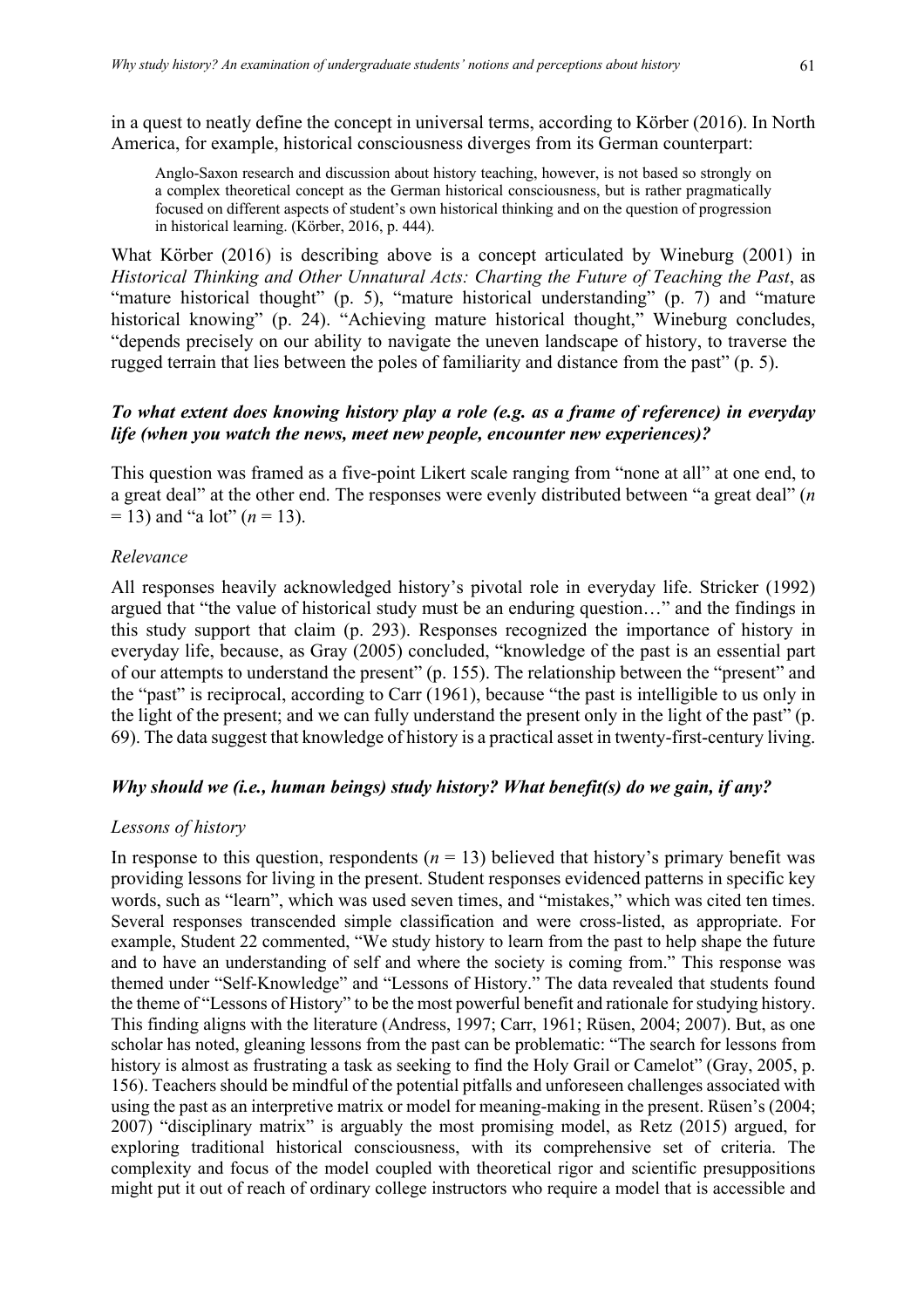user-friendly (Berg, 2017). Promoting disciplined historical thinking and developing a conscious recognition of the threat of presentism are two strategies for applying historical lessons in context (Counsell, 2004; Fogo, 2015; Lowenthal, 2000).

# *Does the study of "History" prepare you for citizenship? If so, how?*

Stearns' (1998) conceptual framework draws attention to the role history plays in fostering and sustaining citizenship. Responses from the survey, however, were a mixture revealing a diversity of beliefs about history's connection to facilitating citizenship. A considerable portion of responses  $(n = 11)$  agreed that history plays a role in effecting citizenship. Several responses  $(n = 5)$  misunderstood the question and a percentage  $(n = 4)$  provided neither a direct "yes" or "no" to the question. Three responses used the phraseology "in a way..." to preface their remarks, while two respondents believed that history did not produce tangible results in citizenship and another response was uncertain.

#### *History promotes active and engaged citizenship*

One sophisticated response provided contextualization and a rationale for history's communicative power relative to citizenship:

The study of history does prepare me for citizenship because history taught me a lot about what it means to be a good citizen. For example, woman [sic] back then couldn't vote, but now woman [sic] can. This shows me I should never be lazy when voting—that I always should because woman [sic] back then fought for the right for me to vote. (Student 6).

Like Student 6, another showed a remarkable grasp of the interconnectedness of citizenship and historical consciousness: "Yes, history prepares us to learn more about the past in the country we live in," Student 16 reflected, but, more importantly, "Citizens understand that we are a product of a past but, at the same time, that we are building, from the present, our future." A deeper understanding of the interplay between historical study and citizenship, according to Hunt (2001), is important because "If students are to mature into citizens, they need to know their past…" (p. 263). Our understanding of the relationship between citizenship and historical consciousness, however, remains unexplored and undertheorized in North American contexts, e.g., the United States (Seixas, 2016). Seixas (2016) attributes this to a possible incompatibility between the positionalities of German and Anglophone historical consciousness. In response to Seixas' (2016) claim, Körber (2016) argued that variants of historical consciousness are peculiar to certain academic traditions, linguistics, and national contexts. These different incarnations reveal, rather than obscure, emergent historical consciousness in diverse settings.

The scholarly literature is filled with admonitions for historical instruction to inculcate effective citizenship training (Bentley, 2007; Fumat, 1997; Teaford, 1973). "What should concern us more than the failure of school history," McCully (1978) warned, "is the failure of schools to educate and civilize our children" (p. 499). The primary function of history instruction, for many scholars, is the development of engaged and educated citizens. Nicoll (1969) concurred, noting, "Most Americans know that the goal of teaching history in our schools is 'the good citizen'" (p. 193). A "good citizen" is a desirable consequence of a good historical education, Nicoll believed, but how should we define or recognize such an individual? One suggestion, offered by Bohnstedt (1971), describes the culmination of a sound historical education leading to the individual becoming a "Sophisticated thinker and citizen—a truly educated person" (p. 65). The findings suggest that a notable percentage of respondents believed there was a connection between studying history and citizenship, while a significant percentage were less certain of that relationship or misunderstood the question altogether.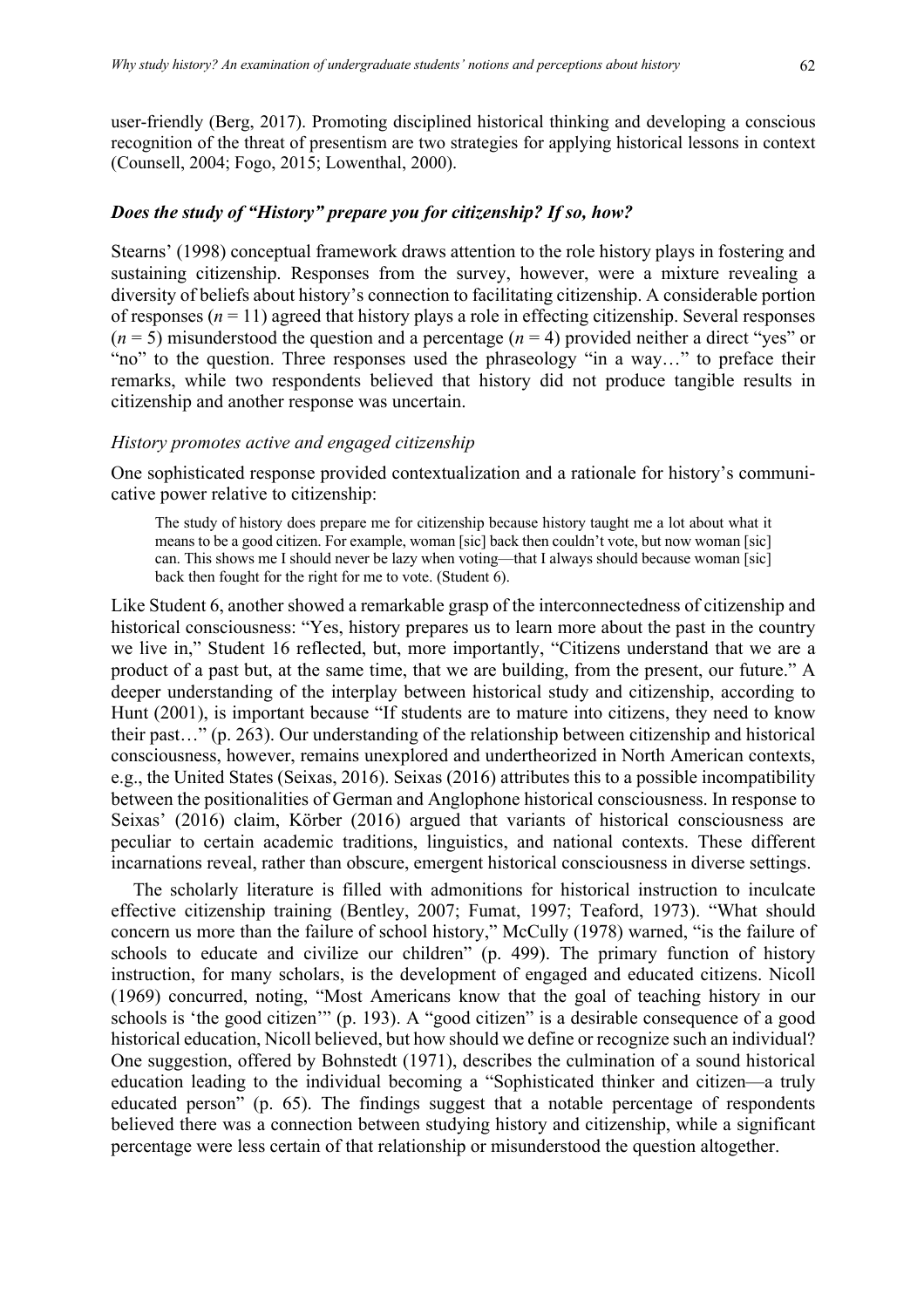#### *What value does the study of "History" hold for you in your studies? Please explain.*

This question, made up of Likert scale responses and elaborations on those initial Likert responses, considered the value of history in students' education, in general. A five-point Likert scale ranging from "none at all" at one end to "a great deal" at the other end was used. Close to half of the responses noted "a great deal"  $(n = 7)$  and "a lot"  $(n = 5)$  relative to value but the largest claim among respondents was "a moderate amount" in terms of the value that history provided them  $(n = 9)$ . A smaller percentage observed that historical study provided "a little"  $(n = 4)$  value and one response noted "none at all." Themes included lessons of history and history has questionable value with associated themes of understanding, relevance, and perspective.

#### *Lessons of history*

A significant number of responses  $(n = 10)$  demonstrated the power of learning lessons from the past and their value in the present. Many of these lessons, too, were professionally relevant for students outside of history, including students studying criminal justice, public management, and nursing. Student 24, for instance, said, "It helps me greatly because it will tell me things that I never knew happened to law enforcement or criminal justice at those different times" and "In my criminal classes, it is good to know the background of criminalities in my region and others" (Student 19). Several students who were in the medical field commented that the study of history was valuable to their understanding of medical developments over time. "I love learning about the past and the events that have brought us to where we are now," noted Student 15. They continued: "Medicine itself has a fascinating history which has taught us many things over the centuries". The applications include emergency management and disaster planning, as Student 17 argued, "emergency management involves learning a lot from past disasters and how to prepare better." The literature contends that history is essential to educated citizens from all walks of life and the eclectic responses to this question confirm that lessons can be culled from all forms of life experience (Kreider, 1937; McCully, 1978). One of history's myriad purposes, therefore, is "for the development of a well-balanced individual" (Low, 1948, p. 271).

#### *History has questionable value*

This was a significant finding as a good portion of responses  $(n = 6)$  saw little practical value in the study of history for their chosen major and/or profession. Several responses were apathetic towards the value of history for their studies. One student, who was a marketing major, felt history provided no real value, arguing, "I do not feel like I need to study history…" (Student 10). Similarly, Student 6 agreed, noting, "In my studies, I don't really see history affecting it that much." Some responses noted the benefits of knowing certain aspects of history, such as Student 20, who observed, "I will need to know certain times when antiseptic techniques were started, but not much" while others derived a passing degree of amusement: "I find it interesting to learn about the past, but I do not feel like it is higher in my studies" (Student 12).

In the "Lessons of History" theme, several students found history applicable and, arguably, necessary to their studies (e.g., criminal justice, medicine, and public administration) but several of their peers in the present study found history's value questionable (Students 12 and 20) or nonexistent (Students 3, 6, 9, and 10). The findings of "History has Questionable Value" theme contrast sharply with the literature which argues that historical study can help students refine their critical thinking skills (Bentley, 2007; Glassie, 1994; Low, 1948), deepen disciplinary literacy (Bain, 2012; Girard & Harris, 2012), stimulate their creative energies and imaginations (Collingwood, 1946; Carr, 1961), acquire transferable skills (Kreider, 1937), and improve their communication (Sloan, 1993) and reading and writing skills (Monte-Sano & De La Paz, 2012; Monte-Sano, 2011; Morgan & Rasinski, 2012). Historical study provides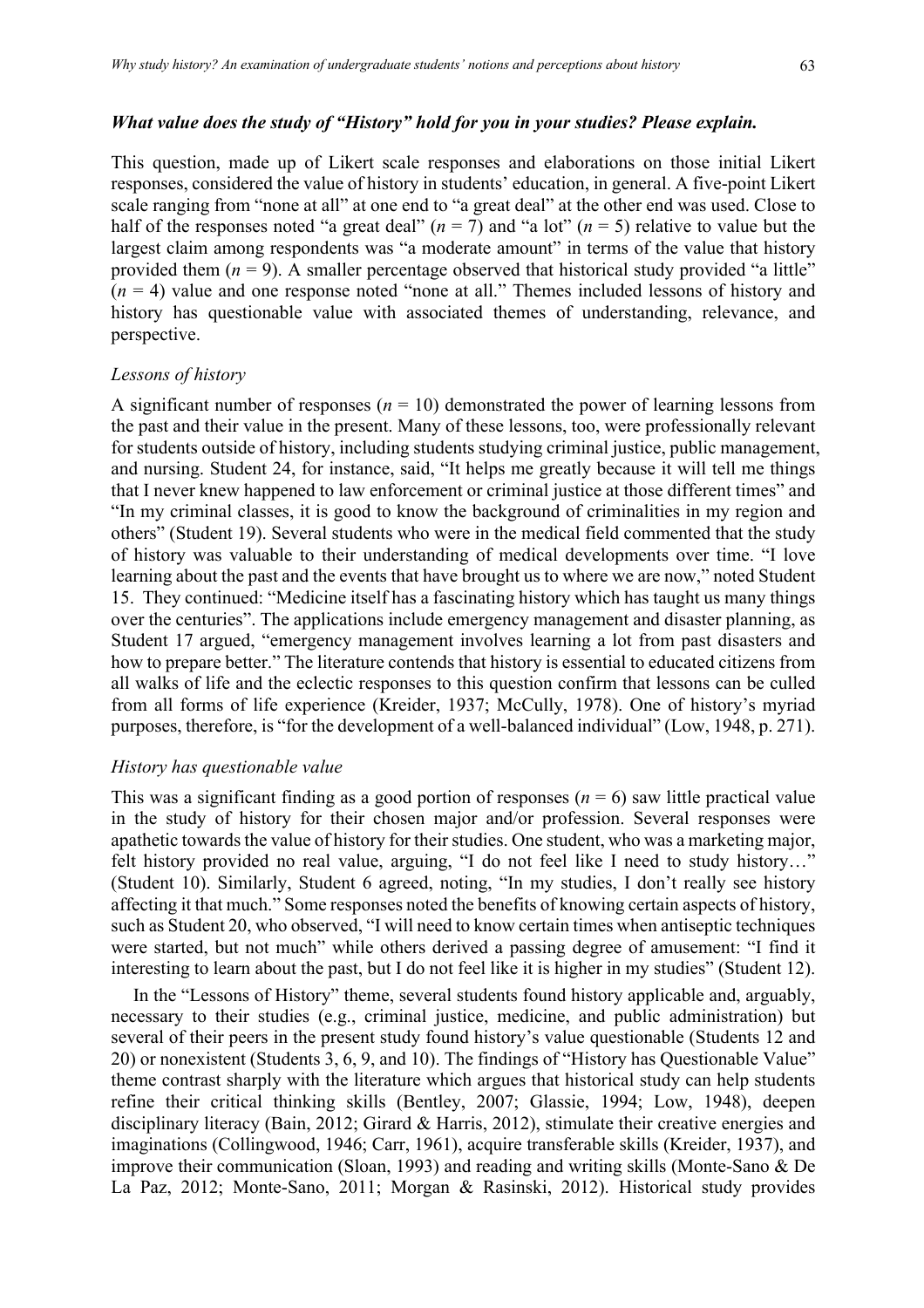# *What value does the study of "History" hold for you in your personal life?*

Themes included history facilitates personal identity and growth, learning history provides relevance and entertainment, and, lastly, history has questionable value.

# *History facilitates personal identity and growth*

Half of all responses  $(n = 13)$  identified personal connections or interest and identity as valuable benefits in their everyday lives. One student explained the personal significance of understanding specific wars to know more about their family history: "I have relatives who have fought in war and knowing the demographics of where they were and what was going on during that time is important to me" (Student 14). Student 15 found similar value for making sense of their identity, remarking, "It teaches me about where I come from, and creates connections to the past." Student 22, on the contrary, was candid when they shared how history shapes their evolving understanding of personal identity through the lens of race:

History in my personal life as a biracial person plays a huge factor. By learning about the past history of my family it's interesting because before I was born the different sides of my family hated each other because of there [sic] physical differences. After learning that I don't take anything for granted.

The data support the scholarly literature on the connections between historical study and increasing levels of identity and personal growth. Bentley (2007) persuasively argued that the study of history "enables human beings to understand themselves and their place in the world" (para 2) while Fumat (1997) claimed that historical study led to "a better, more controlled, understanding of his [sic] own culture" (p. 158). "Students should be introduced to the study of history," McCully (1978) suggested, "by introducing them to the empirical study of their own experiences, of their immediate, personal interest" (p. 501). History is important, but it takes on new significance when viewed through a personal lens.

# *Learning history provides entertainment and relevance*

Several responses ( $n = 6$ ) saw value in studying history as a means for providing enjoyment, entertainment, and relevance. Student 9 revealed, "I enjoy learning about history and what has happened throughout history. It intrigues me and I always catch myself researching past events." Relatedly, Student 8 observed, "I like to learn about history very much and would look up certain things and where it started and where it came from." One effusive response confessed, "I just really enjoy learning about history." The literature confirms the connection between historical study and its entertainment value (Glassie, 1994; Kreider, 1937). Teaford (1973) likened historical study to detective work reminiscent of Sherlock Holmes (p. 168). The study of history, Teaford continued, is dynamic: "Despite its human shortcomings, history can serve a vital role in the modern world, a role aimed both at enlightening and entertaining the vast body of mankind" (p. 165). Though history is often considered a serious and solitary discipline, Glassie (1994) reminds us that "entertainment is not the least of history's purposes" (p. 966). Relevance has been noted by scholars as a significant reason for studying history (Carr, 1961; Gray, 2005; Nicoll, 1969; Teaford, 1973). Student 10 responded, "I like to learn about the past. I feel that it helps you understand why the world is the way it is today." Another response mirrored those of Student 10, commenting, "I feel history is very interesting. I enjoy learning about previous events that have happened and how we conquered the problems, bringing us to who we are today" (Student 20). These responses demonstrate the value history brings to the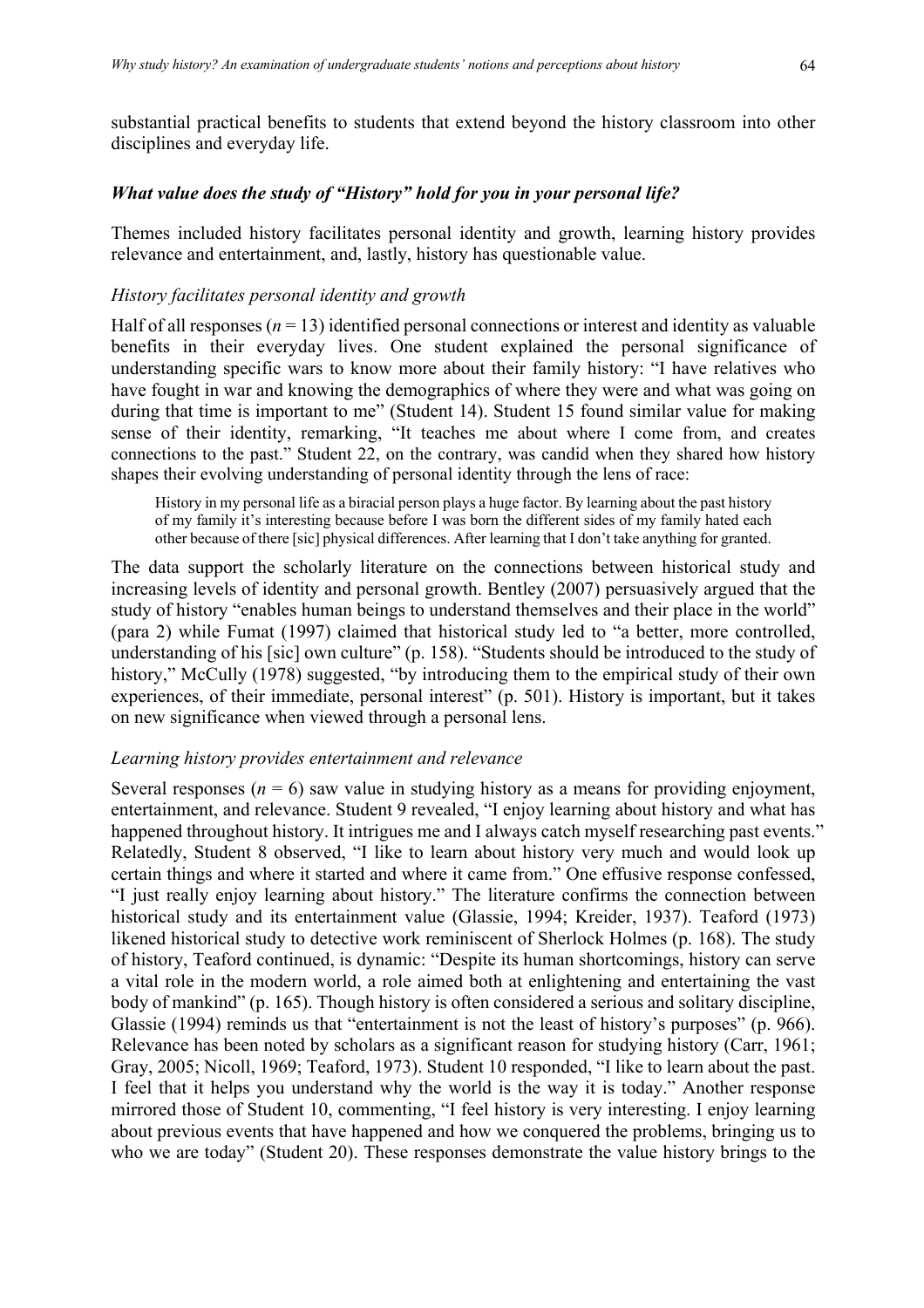present, because, as one historian argued, "understanding the present is impossible without history" (Stricker, 1992, p. 302).

#### *History has questionable value*

A number of responses  $(n = 4)$  questioned history's significance in their personal lives. Student 12, for instance, remarked, "I don't use history in my everyday life, so I don't feel like it is valued as high for me, but I know that there are some that highly value it and use it." Even though this student admitted that history held some value, they recognized that others valued it "highly." Student 13 expressed the same sentiment, noting, "i [sic] think it does play a role but a very minimal role." One response was specific in history's limited conversational value, saying it held "Small value since i [sic] dont [sic] refer to history very often in regular conversation" (Student 7). This finding is problematic because it is not supported by the general consensus of the findings of this present study nor by the literature (Bentley, 2007; Carr, 1961; Collingwood, 1946; Gray, 2005; Hunt, 2011). The scholarly literature is unequivocal in its support of efficacious effects of historical study. Scholars have imagined a world where history was not studied or valued, sometimes in grim terms: "For a world without history is a world of narrow-minded intolerance and stifled imagination. It is a world without knowledge of itself, a world of ignorance" (Teaford, 1973, p. 169). In his book, *The Lessons of History*, Will Durant (1968/2010) and his spouse, Ariel, concluded by offering this haunting, sage, and timeless admonition to future generations:

To those of us who study history not merely as a warning reminder of man's follies and crimes, but also as an encouraging remembrance of generative souls, the past ceases to be a depressing chamber of horrors; it becomes a celestial city, a spacious country of the mind, wherein a thousand saints, statesmen, investors, scientists, poets, artists, musicians, lovers, and philosophers still live and speak, teach and carve and sing…If a man is fortunate he will, before he dies, gather up as much as he can of his civilized heritage and transmit it to his children. And to his final breath he will be grateful for this inexhaustible legacy, knowing that it is our nourishing mother and our lasting life. (p. 102).

### **Conclusions**

Historians and students share common conceptions about why we should study history (McNeill, 1985; Stearns, 1998). These include the study of history acting as a change agent in our lives, that is, teaching us life lessons, encouraging active citizenship, learning more about ourselves, who we are, and where we come from, and growing as individuals (Carr, 1961; Glassie, 1994; Stricker, 1992). Several factors discussed in the literature, such as moral understanding, historical imagination, and history for its own sake, for example, did not resonate with students in this study (Bentley, 2007; Bohnstedt, 1971; Collingwood, 1946; Gray, 2005). Students overwhelmingly appreciated history as a means for transmitting past lessons, in relevant ways, to inform the present and guide actions and preparations for the future. The findings of the present study showed an appreciation and recognition of history's purpose in academic and public settings. The literature suggests that history is an excellent teacher inculcating lessons and wisdom from the past but, within the school setting, traditional history could be a potential barrier (Berg & Christou, 2017; Martell, 2013; Virgin, 2014). The study of history enables students to live more purposeful lives through greater self-understanding and personal growth, a finding supported by the literature (Bentley, 2007; McCully, 1978). There is a certain fascination with the past that, according to scholars, is fundamental to the human experience (Carr, 1961; Glassie, 1994; Kreider, 1937). The present study revealed the hidden joys and entertainments modern-day students found in historical study and the enduring value of historical relevance in an increasingly interconnected world.

Though the theme of traditional history was only noted by a handful of respondents, it is a potential barrier to good teaching emphasizing passive, rather than active, learning through rote memorization, which could adversely affect student learning and achievement (Martell, 2014;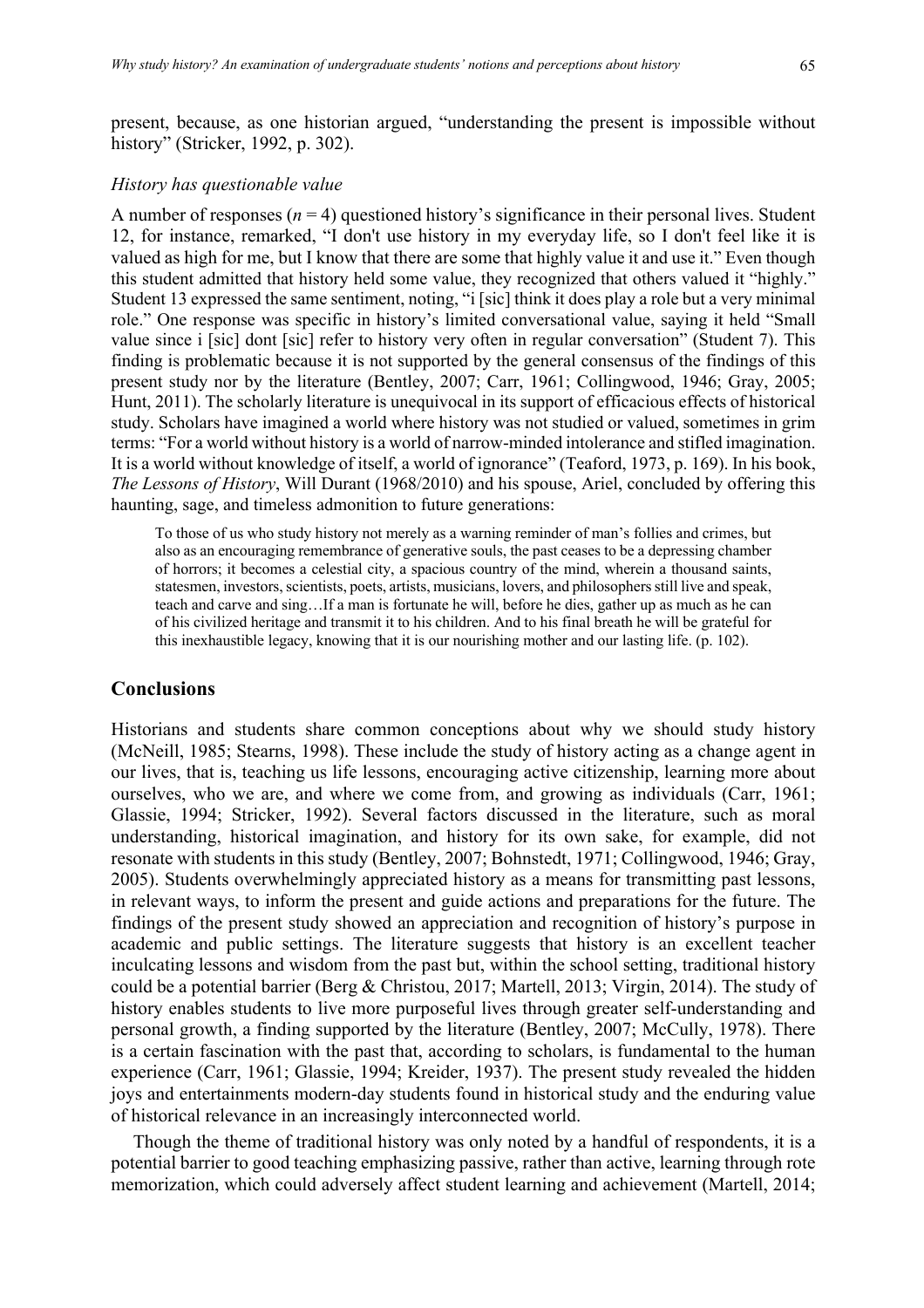Schul, 2014). Another barrier to good history teaching noted in the literature is the rift between the history academy and colleges/faculties of education (Teaford, 1971; Wineburg, 1991; 2018). The Teaching American History grant program, for example, helped address this problem for a time but focused on K-12 professional development opportunities (Berg & Christou, 2017). What about academics in higher education, conversely, who might benefit from pedagogical training to reach an evolving, diverse student body? Then there is the matter of technology in the classroom and the disruptive role of the Internet in accessing information and appropriating it with a prudent eye to credibility and truthfulness (Wineburg, 2018). The implications of ignoring these potential barriers to good history teaching could affect the future health and prosperity of history departments across the country and lead to waning public and student interest. But, more importantly, it would be a disservice to the present generation of students who are deprived of the transformational experience of a historical education. One recurring theme was the questionable value of history as an academic study or for practical living—a finding the literature does not support (Durant, 1968/2010; Hunt, 2011; Sloan, 1993; Teaford, 1973). This troubling finding is cause for concern as a percentage of respondents in this study found history to be of marginal importance. But, as Domitrovic (2017) reminds us, we have a "beautiful problem to solve" so let us make good on this opportunity because our present, and futures, depend on it (para. 15). Recommendations for future research include increasing the sample size and scope by including several institutions from different regions of the United States, surveying on-ground students relative to online students in a replication study, and conducting a comparative, international study examining student attitudes and beliefs about history in competing national contexts.

# **References**

- Anderson, N. (2016, July 7). A history degree without studying U.S. history? It's possible at top colleges like Harvard, Yale and Stanford. *The Washington Post*. Retrieved from https://www.washingtonpost.com/news/grade-point/wp/2016/07/07/a-history-degreewithout-studying-u-s-history-its-possible-at-these-topcolleges/?noredirect=on&utm\_term=.9302af3e07db
- Andress, D. (1997). Beyond irony and relativism: What is postmodern history for? *Rethinking History, 1*(3), pp. 311-326.
- Anyon, J. (1979). Ideology and United States history textbooks. *Harvard Educational Review, 49*(3), 361-386.
- Apple, M. W. (1993). *Official knowledge: Democratic education in a conservative age*. New York: Routledge.
- Bain, R. B. (2012). Using disciplinary literacy to develop coherence in history teacher education: The clinical rounds project. *The History Teacher, 45*(4), 513-532.
- Belkin, D. (2014, Oct. 15). Study finds many colleges don't require core subjects like history, government. *The Wall Street Journal*. Retrieve from https://www.wsj.com/articles/studyfinds-many-colleges-dont-require-core-subjects-like-history-government-1413345842
- Bentley, J. H. (Oct. 2007). Why study world history? *World History Connected, 5*(1), Retrieved from http://worldhistoryconnected.press.uillinois.edu/5.1/bentley.html
- Berg, C. & Christou, T. (2017). History and the public good: American Historical Association presidential addresses and the evolving understanding of history education. *Curriculum History, 17*(1), 37-55.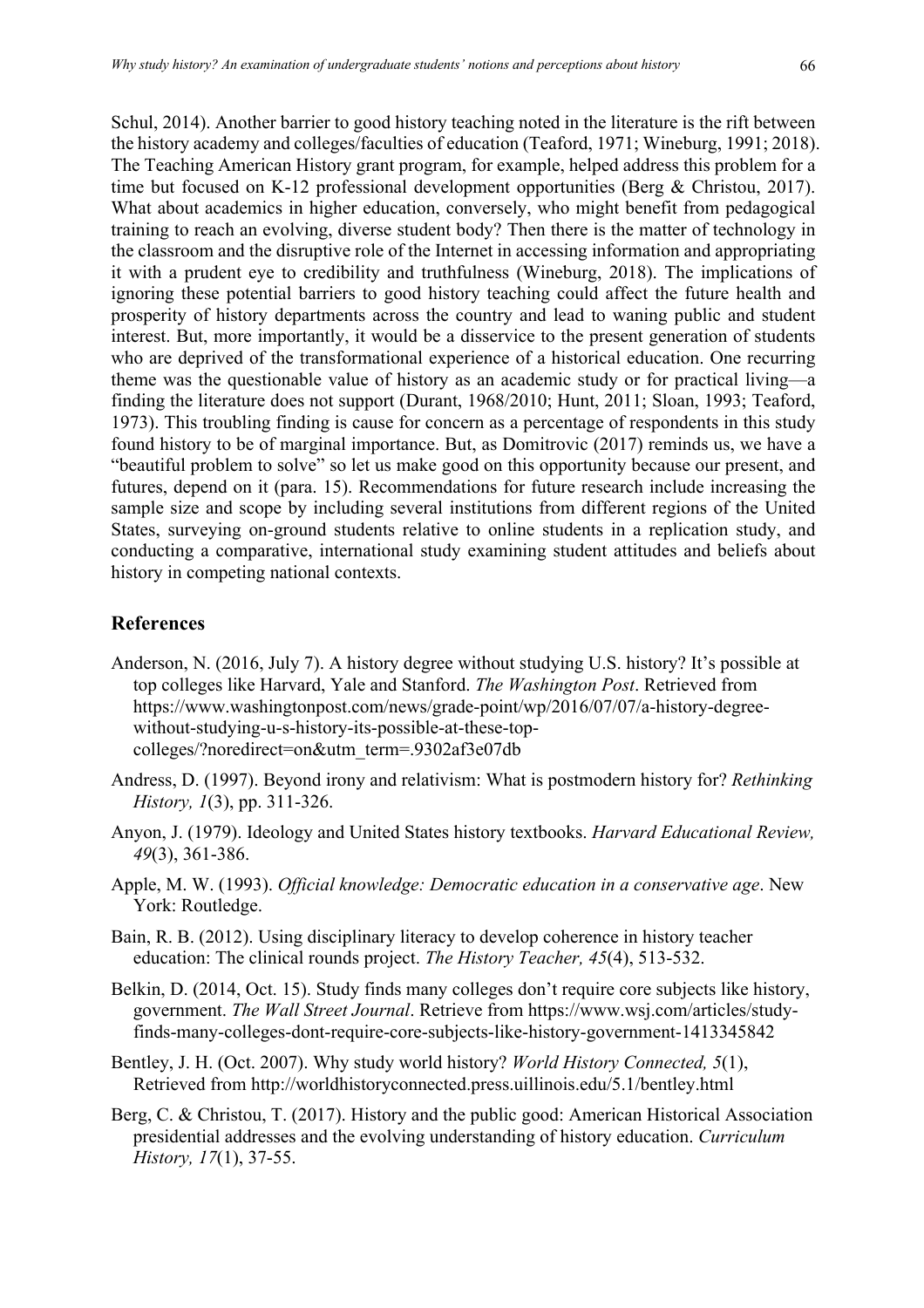Berg, C. W. (2017). *Exploring world history teachers' beliefs and conceptions of historical significance in practice and textbooks.* (Doctoral dissertation, Northcentral University).

Bohnstedt, J. W. (May, 1971). Why study history? *The History Teacher, 4*(4), pp. 63-65.

- Cantor, N. F., & Schneider, R. I. (1967). *How to study history* (1st ed.). New York, NY: Wiley- Blackwell.
- Carr, E. H. (1961). *What is history?* New York, NY: Vintage.
- Collingwood, R. G. (1946/2005). *The idea of history*. New York, NY: Oxford University Press.
- Counsell, C. (2004). Looking through a Josephine-Butler shaped window: Focusing pupils' thinking on historical significance. *Teaching History, 114*, 30-36.
- Domitrovic, B. (Nov. 2017). Major renovations: Reviving undergraduate history at Sam Houston State University. *Perspectives on History*. Retrieved from https://www.historians.org/publications-and-directories/perspectives-on-history/novembe-2017/major-renovations-reviving-undergraduate-history-at-sam-houston-state
- Durant, W. (2014). *Fallen leaves: Last words on life, love, war, and God*. New York, NY: Simon and Schuster.
- Durant, W. (1968/2010). *The lessons of history*. New York, NY: Simon and Schuster.
- Evans, R. W. (2009). The social studies wars, now and then. In Parker, W., Ed., *Social studies today: Research & practice*. New York: Routledge.
- Evans, R. W. (2006). This happened in America: Harold Rugg and the censure of social studies. *Curriculum History, 11*, 15-21.
- Fogo, B. (2015). The making of California's history-social science standards: Enduring decisions and unresolved issues. *The History Teacher, 48*(4), 737-775.
- Fumat, Y. (1997). History, civics, and national consciousness. *Children's Social and Economics Education, 2*(3), pp. 158-166.
- Girard, B., & Harris, L. M. (2012). Striving for disciplinary literacy instruction: Cognitive tools in a world history course. *Theory and Research in Social Education, 40*(3), 230 259. doi: 10.1080/00933104.2012.705183
- Glassie, H. (Dec., 1994). The practice and purpose of history*. The Journal of American History, 81*(3), pp. 961-968. Retrieved from https://www.jstor.org/stable/2081435
- Gray, P. W. (March, 2005). Why study military history? *Defence Studies, 5*(1), pp. 151-164. doi: 10.1080/14702430500097408
- Groves, R. M., Presser, S., & Dipko, S. (March, 2004). The role of topic interest in survey participation decisions*. Public Opinion Quarterly, 68*(1), pp. 2-31. doi: http://woi/org/10.1093/poq/nfh002
- Harris, R., & Burn, K. (2016). English history teachers' views on what substantive content young people should be taught. *Journal of Curriculum Studies, 48*(4), pp. 518-546. doi: 10.1080/00220272.2015.1122091
- Hong, H., & Hamot, G. E. (2015). The associations of teacher professional characteristics, school environmental factors, and state testing policy on social studies educators' instructional authority. *Journal of Social Studies Research, 39*, 225-241. doi: 10.1016/j.jssr.2015.06.009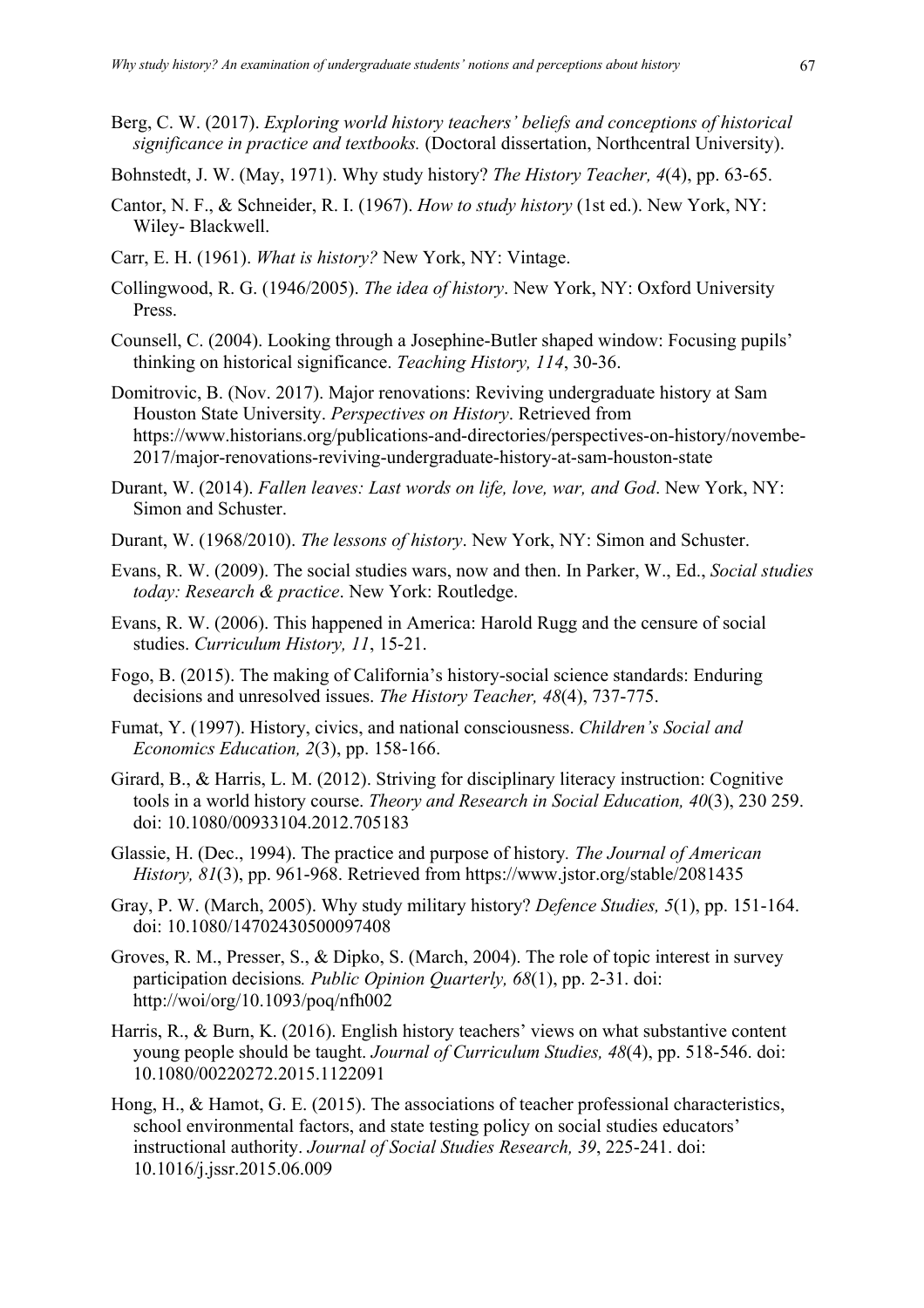- Hunt, T. (Autumn, 2011). The importance of studying the past. *History Workshop Journal*, 72, pp. 258-267. doi: 10.1093/hwj/dbr055
- Hunt-White, T. (n.d.). The influence of selected factors on student survey participation and mode of completion. *National Center for Education Statistics*. Retrieved from https://s3.amazonaws.com/sitesusa/wpcontent/uploads/sites/242/2014/05/2007FCSM\_Hunt-White-III-C.pdf
- Körber, A. (2016). Translation and its discontents II: A German perspective. *Journal of Curriculum Studies, 48*(4), 440-456. doi: 10.1080/00220272.2016.1171401
- Kreider, J. I. (Oct. 1937). Why study history? *The Social Studies, 28*(6), pp. 243-44.
- Lachmann, R. & Mitchell, L. (2014). The changing face of war in textbooks: Depictions of World War II and Vietnam, 1970-2009. *Sociology of Education, 87*(3), 188-203. doi: 10.1177/0038040714537526
- Laville, C. (2004). Historical consciousness and historical education: What to expect from the first for the second. In P. Seixas (Ed.), *Theorizing historical consciousness* (pp. 165-182). Toronto, Canada: University of Toronto Press.
- Lee, M. (2013). Promoting historical thinking using the explicit reasoning text. The Journal of *Social Studies Research, 37*(1), 33-45. doi: 10.1016/j.jssr.2012.12.003
- Lévesque, S. (2005). In search of a purpose for school history. *Journal of Curriculum Studies, 37*(5), pp. 349-358. doi: 10d.1080/0022027032000256198
- Levy, S. A. (2016). Parents', students', and teachers' beliefs about teaching heritage histories in public school history classrooms. *Journal of Social Studies Research, 40*, 5-20. doi: 10.1016/j.jssr.2015.04.003
- Loewen, J. W. (2009). *Teaching what really happened: How to avoid the tyranny of textbook and get students excited about doing history again.* New York, NY: Teachers College Press.
- Loewen, J. W. (2007). *Lies my teacher told me: Everything your American history textbook got wrong.* New York, NY: Touchstone.
- Low, A. D. (1948). Why study history? *Journal of Education, 131*(9), pp. 270-72.
- Lowenthal, D. (2000). Dilemmas and delights of learning history. In P. N. Stearns, P. Seixas, & S. Wineburg (Eds.), *Knowing, teaching, and learning history: National and international perspectives* (pp. 63-82). New York, NY: New York University Press.
- MacIntyre, I., Clark, A., & Mason, A. (2004). *The history wars.* Melbourne, Australia: Melbourne University Publishing.
- Markowicz, K. (2017, Jan. 22). Why schools have stopped teaching American history*. New York Post.* Retrieved from https://nypost.com/2017/01/22/why-schools-have-stoppedteaching- american-history/
- Martell, C. C. (2014). Building a constructivist practice: A longitudinal study of beginning history teachers. *The Teacher Educator, 49*, 97-115. doi: 10.1080.08878730.2014.888252
- Martell, C. C. (2013). Learning to teach history as interpretation: A longitudinal study of beginning teachers. *Journal of Social Studies Research, 37*(1), 17-31. doi: 10.1016/j.jssr.2012.12.001
- McCully, G. E. (Aug., 1978). History begins at home. *The History Teacher, 11*(4), pp. 497- 507.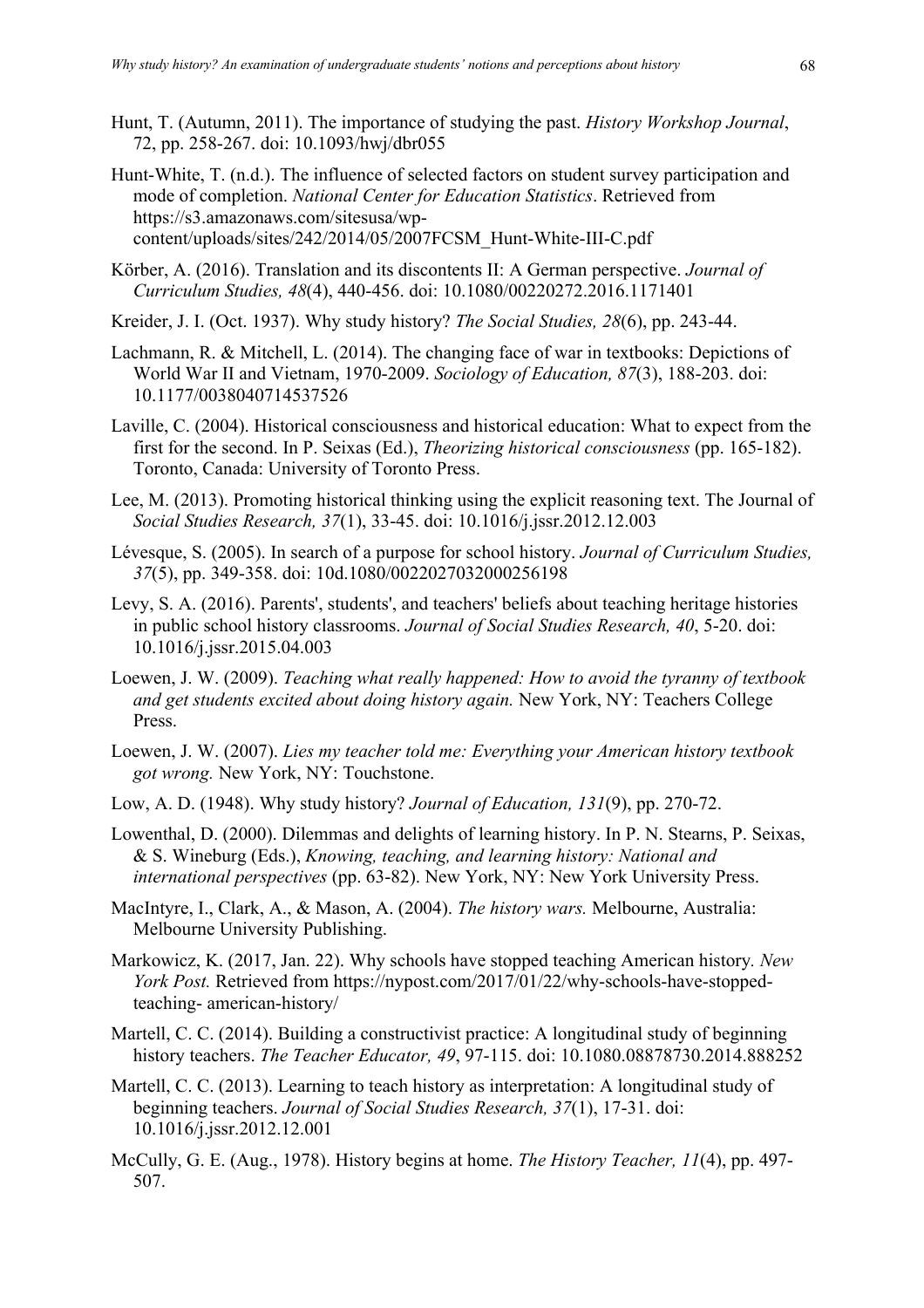- McNeill, W. H. (1985). Why study history? *American Historical Association*. Retrieved from http://www.historians.org/about-aha-and-membership/aha-history-andarchives/archives/why-study-history-(1985)
- Monte-Sano, C., & De La Paz, S. (2012). Using writing tasks to elicit adolescents' historical reasoning. Journal of Literacy Research, 44(3), 273-299. doi: 10.1177/1086296XI2450445
- Monte-Sano, C. (2011). Beyond reading comprehension and summary: Learning to read and write by focusing on evidence, perspective, and interpretation. *Curriculum Inquiry, 41*(2), 212-249.
- Morgan, D. M., & Rasinski, T. V. (2012). The power and potential of primary sources. *The Reading Teacher, 65*(8), 584-594. doi: 10.1002/TRTR.01086
- National Council for the Social Studies (NCSS). (2013). *The college, career, and civic life (C3) framework for social studies state standards: Guidance for enhancing the rigor of K-12 civics, economics, geography, and history.* Silver Spring, MD: NCSS.
- National Governors Association Center for Best Practices, Council of Chief State School Officers (2010). *Common Core State Standards for English language arts & literacy in history/social studies, science, and technical subjects*. Washington, D. C.: National Governors Association Center for Best Practices, Council of Chief State School Officers.
- Neumann, R. (2014). An analysis of the treatment of corporate influence on government by United States history and American government high school textbooks. *The Social Studies, 105*, 57-68. doi: 10.1080.00377996.2013.820163
- Neumann, R. (2012). Socialism in high school social studies textbooks. *The Social Studies, 103*, 31-38. doi. 10.1080.00377996.2011.566590
- Nicoll, G. D. (1969). "Why Study History?" *The Educational Forum, 33*(2), 193-99.
- Patton, M. Q. (2015). *Qualitative research and evaluation methods* (4th ed.). Los Angeles, CA: SAGE.
- Pearcy, M. (2014). "We have never known what death was before" U.S. history textbooks and the Civil War. *Journal of Social Studies Research, 38*(1), 45-60.doi: http://dx.doi.org/10.1016/j.jssr.2013.12.004
- Pearcy, M. (2013). Textbook depictions of the fugitive slave act: A case for historical and moral literacy. *Ohio Social Studies Review, 50*(1), 63-74. Retrieved from http://edhd.bgsu.edu/ossr/journal/index.php/ossr/article/view/8
- Pearcy, M. (2011). "We have never known what death was before"--*A just war doctrine critique of U.S. history textbooks*. (Doctoral dissertation, University of South Florida). Retrieved from http://scholarcommons.usf.edu/etd/3286
- Ragland, R. G. (2015). Sustaining changes in history teachers' core instructional practices: Impact on *Teaching American History* ten years later. *The History Teacher, 48*(4), 609- 640.
- Retz, T. (2015). History, the philosophy of history, and history education: How thinking on the nature of history has influenced its learning and teaching. *Agora, 50*(1), 4-11.
- Roberts, S. L. (2014). A review of social studies textbook content analyses since 2002. *Social Studies Research and Practice, 9*(3), 51-65. Retrieved from www.socstrp.org
- Rüsen, J. (2007). How to make sense of the past Salient issues in metahistory. *The Journal for Transdisciplinary Research in Southern Africa, 3*(1), 169-221.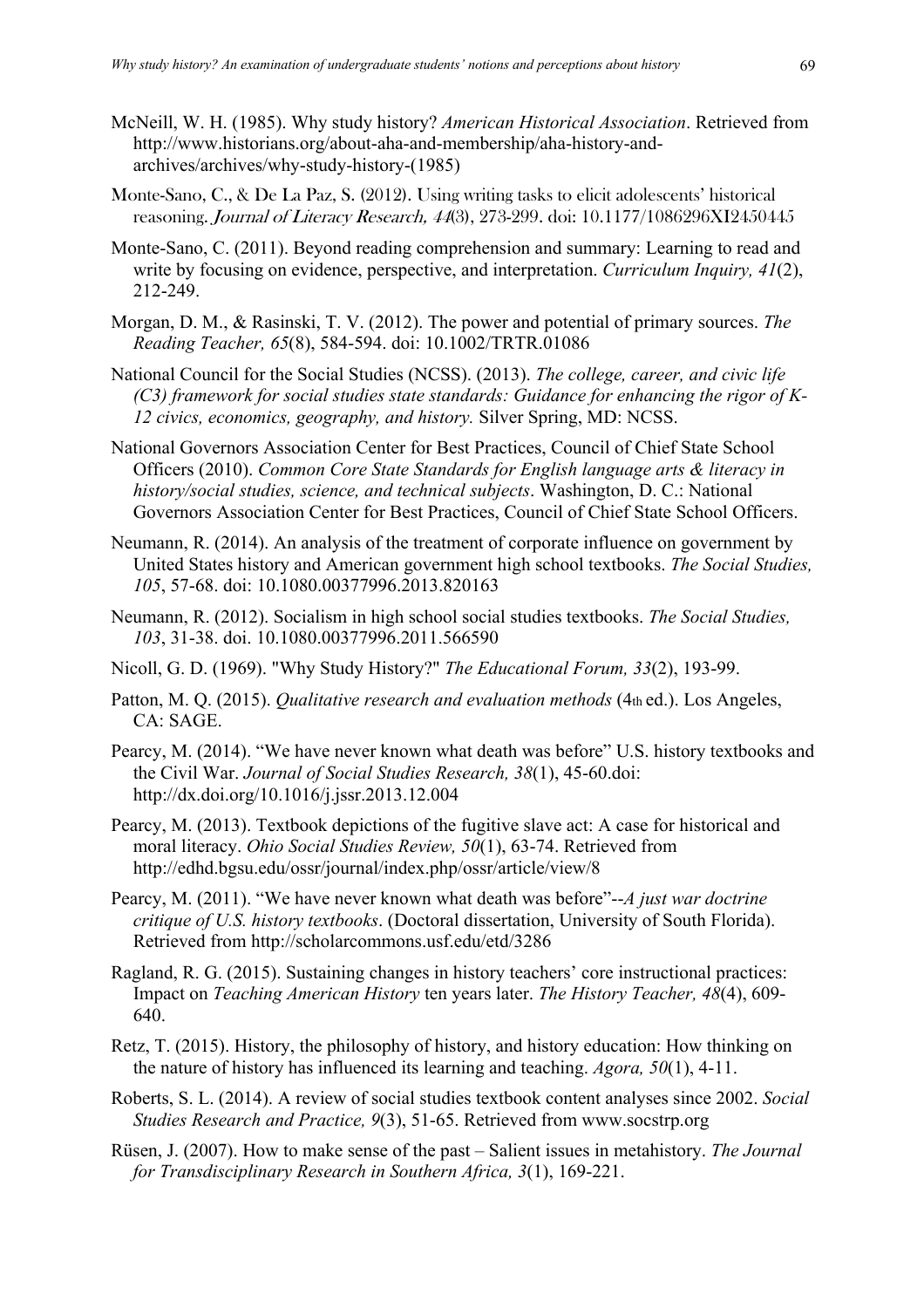- Rüsen, J. (2004). Historical consciousness: Narrative, structure, moral function and ontogenetic development. In P. Seixas (Ed.), *Theorizing historical consciousness* (pp. 63- 85). Toronto, Canada: University of Toronto Press.
- Seixas, P. (2016). Translation and its discontents: Key concepts in English and German history education, *Journal of Curriculum Studies, 48*(4), 427-439, doi: 10.1080/00220272.2015.1101618
- Seixas, P., & Morton, T. (2013). *The big six historical thinking concepts*. Toronto, Canada: Nelson.
- Seixas, P. (2006). What is historical consciousness? In R. Sandwell (Ed.), *To the Past: History Education, Public Memory, and Citizenship in Canada,* (pp. 11-22). Toronto, Canada: University of Toronto Press.
- Schul, J. (2015). Pedagogical triangulation: The mergence of three traditions in history instruction. *The Social Studies, 106,* 24-31. doi: 10.1080/00377996.2014.961184
- Sloan, W. D. (1993). "Why Study History?" *American Journalism, 10*(3-4), 6-10.
- Sheehan, M. (2011). 'Historical significance' in the senior curriculum. *New Zealand Journal of Educational Studies*, 46(2), 35-45.
- Stearns, P. N. (1998). Why study history? *American Historical Association*. Retrieved from http://www.historians.org/about-aha-and-membership/aha-history-andarchives/archives/why-study-history-(1998)
- Stricker, F. (May, 1992). Why history? Thinking about the uses of the past. *The History Teacher, 25*(3), pp. 293-312.
- Taylor, T. & Guyver, R. (Eds.) (2012). *History wars and the classroom: Global perspectives.* Charlotte, NC: Information Age Publishing.
- Teaford, J. (1973). "Why Study History?" *The Social Studies, 64*(4), 164-69.
- Virgin, R. (2014). Connecting learning: How revisiting big idea questions can help in history classrooms. *The Social Studies, 105*, 201-212. doi: 10.1080/00377996.2014.917065
- Wineburg, S. (2018). *Why learn history? (When it is on our phones).* Chicago, IL: University of Chicago Press.
- Wineburg, S., Mosberg, S., Porat, D., & Duncan, A. (2007). Common belief and the cultural curriculum: An intergenerational study of historical consciousness. *American Educational Research Journal, 44*(1), 40-76. doi: 10.3102/0002831206298677
- Wineburg, S. (2001). *Historical thinking and other unnatural acts: Charting the future of teaching the past.* Philadelphia, PA: Temple University Press.
- Wineburg, S. S. (1991). On the reading of historical texts: Notes on the breach between school and academy. *American Educational Research Journal, 28*, 495–519.

# **Acknowledgements**

I would like to thank Ted Christou, Karl G. Hammarlund, Katalin Morgan, and Stephen Morillo for kindly reviewing the article at different stages of its development and sharing their expertise as history scholars and teacher-educators. I would also like to thank the anonymous reviewers for their thoughtful suggestions for improving the scope and structure of the article.